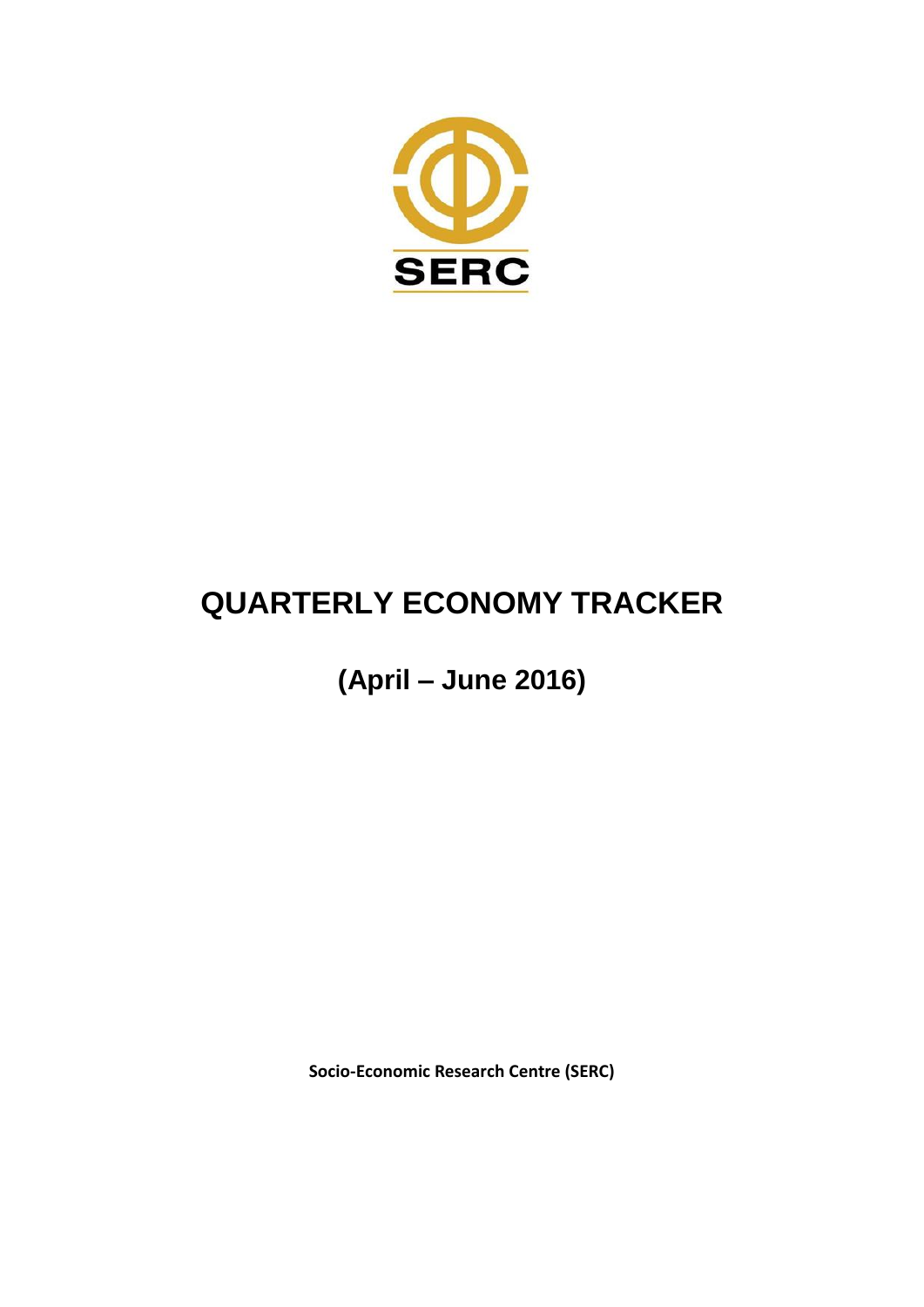Tel: (603) 4260 3116 Fax: (603) 4260 3118

This research paper was commissioned and funded by ACCCIM SERC Trust and managed by the Socio-Economic Research Centre (operating under SERC Sdn. Bhd.).

Mr. Lee Heng Guie (hglee@acccimserc.com) is the Executive Director of SERC; Ms. Sum Kum Mooi (kmsum@acccimserc.com) is the Senior Researcher of SERC; Mr. Lee Soon Thye (stlee@acccimserc.com) and Mr. Shim Zhou Hong (zhshim@acccimserc.com) are the Researcher of SERC.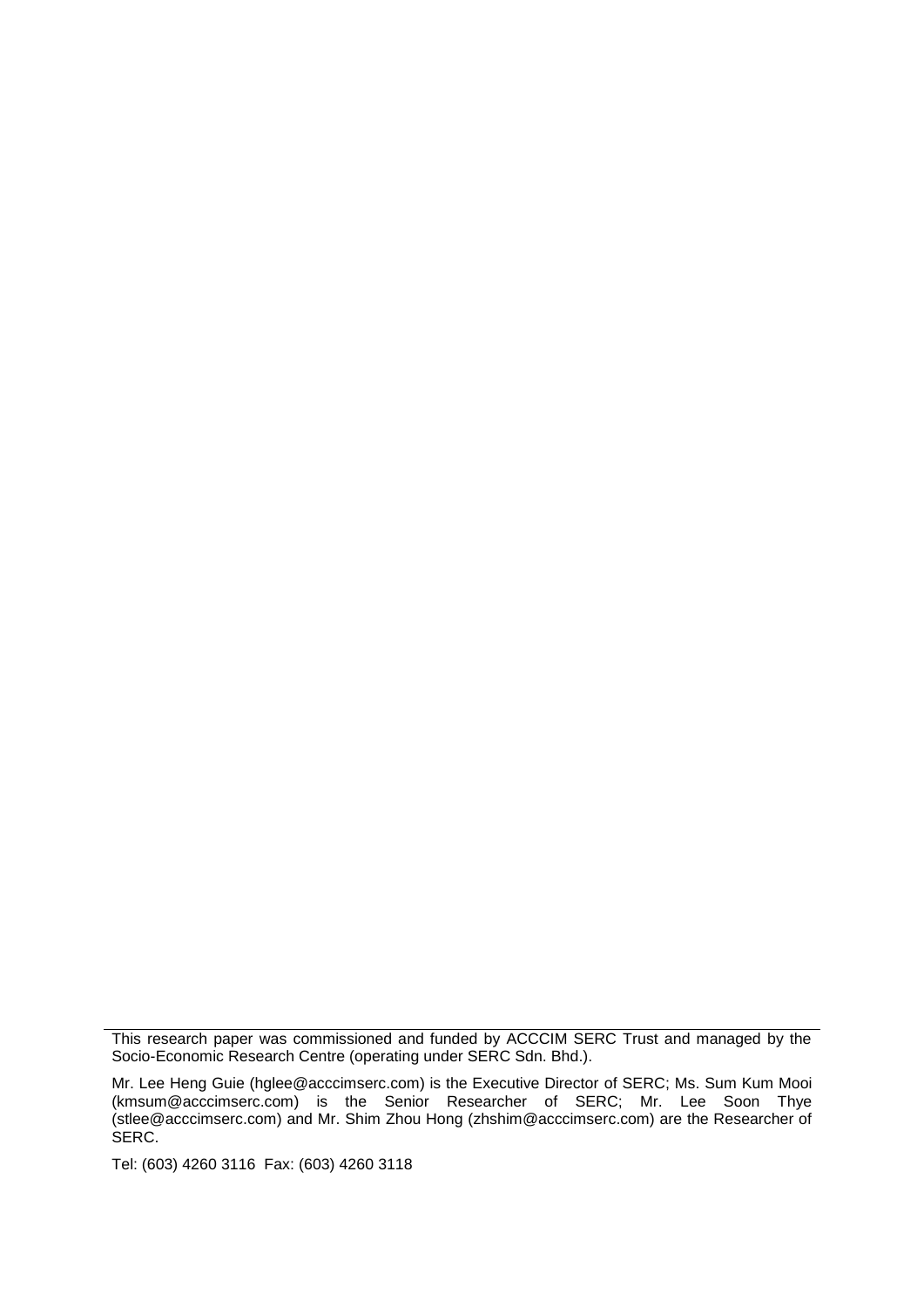# **QUARTERLY ECONOMY TRACKER (Apr-Jun 2016)**

#### **Executive summary**

#### **A. GLOBAL ENVIRONMENT**

- **Brexit raises global recession fears.** Amid still-slow and weak global growth, the Brexit's aftershocks have cast a doubt over the global economy. There remains a lot uncertainty over the precise impact of Brexit on global financial markets and economy, particularly in the United Kingdom (UK) and European Union (EU). However, it is comforting that major central bankers have taken all necessary steps to contain the risk of a global financial contagion as well as to avert a sharp slippage in global growth.
- **Mixed performance in advanced and emerging economies.** The US economy is somewhat stabilizing but not that exciting. The moderate growth in eurozone will be challenged by negative spillovers from Brexit. Japan's economy continues to mire in stagnation even if policymakers step up stimulus measures. The ongoing rebalancing of China's economy hit the growth target in 1Q16 amid worries of an "L-shaped" recovery.
- **Will Brexit recalibrate global monetary policy?** Major central bankers are facing competing interests. Brexit may force stretched central banks to do more with less given the limited monetary space. The Bank of England (BoE) and European Central Bank (ECB) will have to do more monetary easing. The US Federal Reserve (Fed)'s forward guidance of future interest rates hike not only will be data dependent but also weighs on the Brexit's impact on global economy. Some Asian central banks might err on the side of monetary easing.
- **Key events to watch.** Global financial and economic scenarios will continue to be shaped and influenced by a number of key events or policies uncertainty. i) The Fed's forward guidance of interest rates direction; ii) the cloud of uncertainty surrounding the UK leaving EU; iii) a disruptive China's rebalancing process; iv) the unexpected large devaluation of Chinese renminbi; and v) the US Presidential election on 8 November.

#### **B. MALAYSIA'S ECONOMIC PERFORMANCE AND OUTLOOK**

- **Malaysia - Has the slowdown bottomed out?** The Malaysian economy slowed for four successive quarters since 2Q15 to 4.2% yoy in 1Q16 from 4.5% in 4Q15, weighed down by continued external shocks amid moderating domestic demand.
- **Domestic demand remains the driver's seat.** While domestic demand still underpinning overall GDP growth in 1Q16, the strength of private consumption and private investment continued to remain in focus. In particular, private investment growth has slipped to 2.2% in 1Q16, the slowest pace since 3Q11. Cautious consumer and business sentiments would continue to weigh on household and capital spending.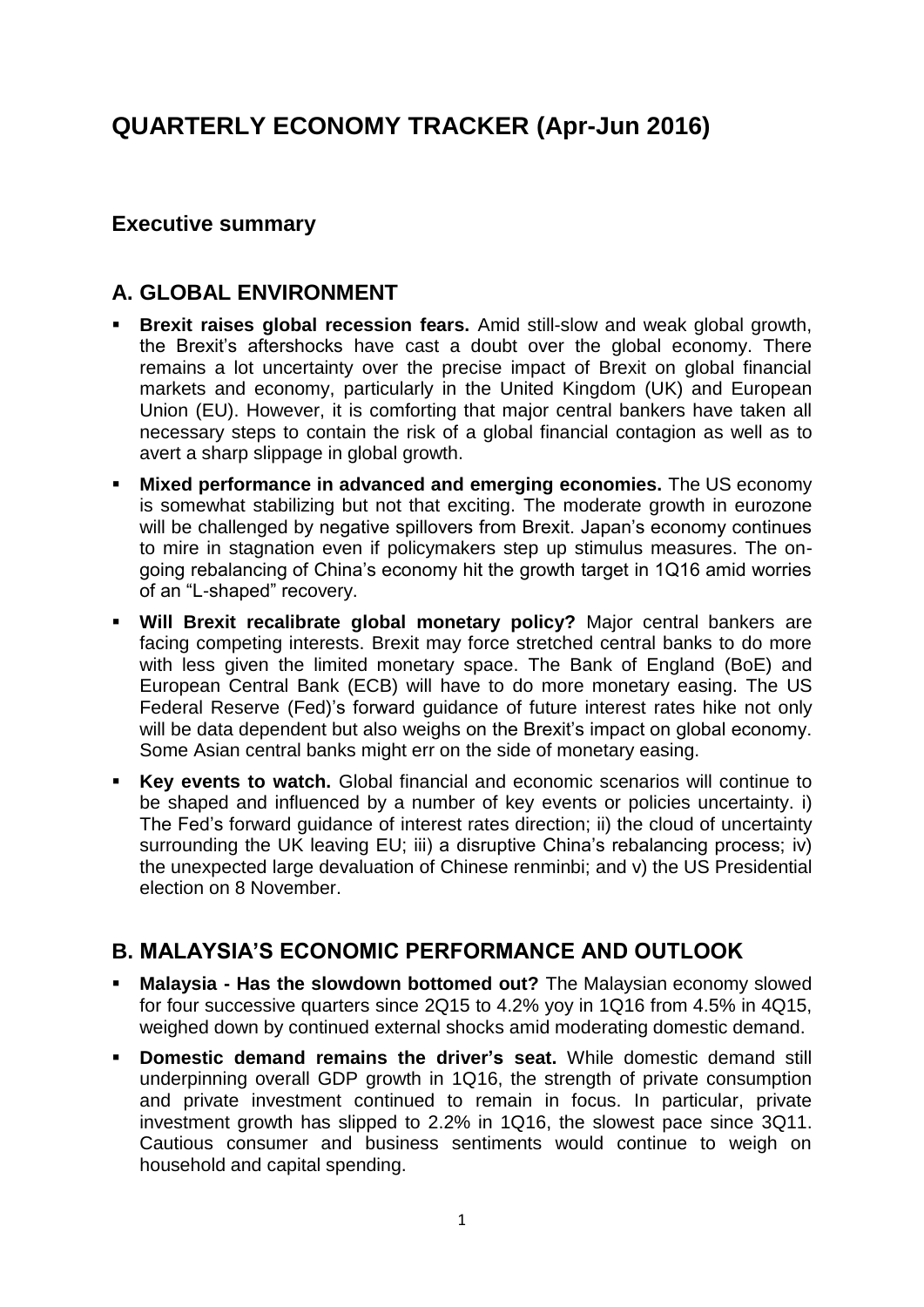- **Maintain 2016's GDP growth estimate of 4.2%.** Malaysia's growth prospects are expected to remain challenging in remaining quarters given the state of global economic outlook as well as on-going adjustment in domestic economic condition. Lead economic and financial indicators for the second quarter suggest that economic growth will likely to remain flat or slightly better before improving a little in the second half-year.
- **Export outlook is 'guarded'**. There are reasons to expect a slow improvement in Malaysia's exports. 1) A prolonged period of subdued global demand; 2) uneven export performance of electronics and electrical products; and 3) moderate commodity prices.
- **Inflation pressure appears diminishing.** Headline inflation, which averaged 3.4% in 1Q16 eased to 1.6% in June for four consecutive months, aided by the high base a year ago as well as lower pump prices. Inflation is expected to trend lower for the rest of the year due to the low energy and commodity prices.
- **2Q16 GDP growth estimate at 4.0-4.3% yoy**. High-frequency economic data and financial indicators signal further moderate expansion in economic activity. Real GDP growth is estimated to grow by 4.0-4.3% in 2Q16 compared to 4.2% in 1Q.
- **Private consumption and investment indicators**. Car sales turned around to rise marginally in June after falling for five months in a row. Consumption credit remains moderate. Imports of capital picked up strongly while intermediate goods declined marginally in May. Loan indicators showed improvement in May, with loan approvals, applications and disbursement registering increases.
- **The Ringgit's volatility is here to stay.** After a good rally in 1Q16, the ringgit succumbed to downward pressures on investors' risk aversion toward emerging market currencies as investors fret about the Fed's rate hike amid aided by some strength in oil prices. The Brexit's aftershocks also weighed on the ringgit though somewhat milder. In 2Q16, the ringgit down by 3.2% against the US dollar (+10.1% in 1Q16). YTD, the ringgit gained 5.5% against the US dollar to RM4.0710 as of 22 July 2016 from RM4.2935 at end-Dec 2015. The ringgit's volatility is here to stay, influenced by volatile capital flows, continued uncertainty over the Fed's future rate hikes, global oil prices as well as how will Brexit play out?
- **Bank Negara Malaysia (BNM) to maintain accommodative interest rates.**  BNM unexpectedly cut its benchmark interest rate by 25 basis points to 3.00% on 13 July after keeping it unchanged at 3.25% since Jul 2014. The Monetary Policy Committee's statement painted a cautious view about the domestic economy, nothing that external uncertainties could weigh on Malaysia's growth prospects. BNM is expected to keep the policy rate steady at 3.00% for now while assessing the incoming data.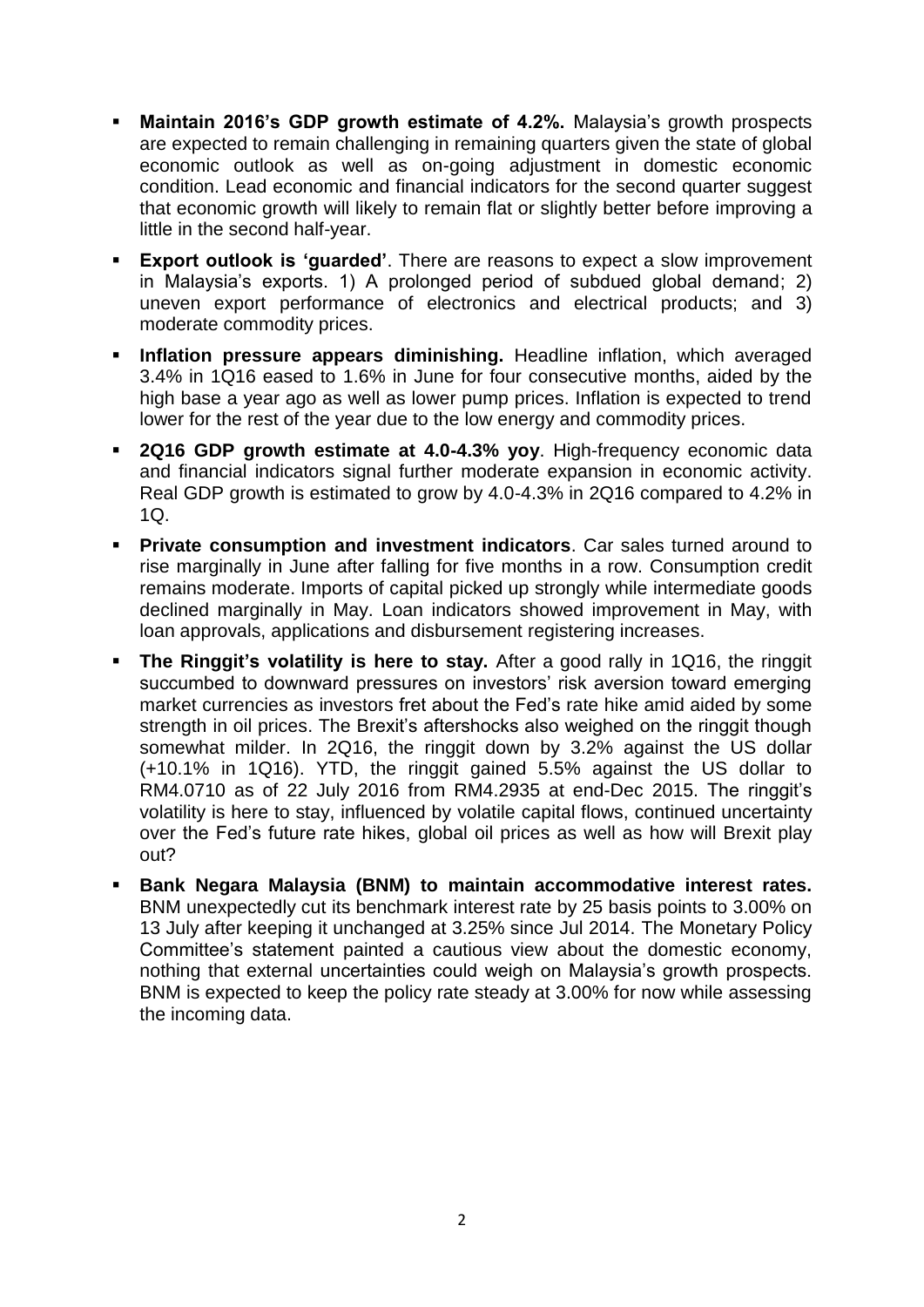## **BREXIT RAISES GLOBAL RECESSION FEARS**

After a rocky start in early this year, **global economic scenario** seems to show some **incipient signs of positive momentum** in recent months, albeit still soft and it is still a long way from being satisfactory. The US economy, as the data's showing, is not exciting but absolutely not recessionary. While economic activities in some emerging economies were somewhat better than expected but still not robust.

The **narrative of global recession risks**, which **seemed elevated in January and February have receded**, supported by incoming data for the second quarter. But, the **unexpected referendum of British leaving the European Union** (EU), Brexit on 23 June has **clouded global financial markets and cast a shadow over global economy**.

The **greatest market fear** is that Brexit, if it is not managed well politically, may spark a **political contagion** within the continent and hence, **trigger the break-up of the United Kingdom (UK)** and along with it, **prompting other members of EU to bid for an independence**, which will result in the **disintegration of the EU**.

There is a fear that Brexit-induced economic and financial market ramifications would risk tipping the already weak and slow global economy into a recession. The main culprit is the anticipated financial and economic risks in the UK and EU. Besides that, the aggressive rate hikes by the Federal Reserve and strong US dollar appreciation as well as a disruptive economic rebalancing of the China economy also remained a risk.

Despite the world's major central bankers' strong state of preparedness to counteract against every financial repercussion from the Brexit's aftershocks, financial disturbances or fresh triggers associated with Brexit's lingering uncertainties will continue to rattle global financial markets in the months ahead.

Immediately after Brexit, the **International Monetary Fund** (IMF) expects the **UK economy** to **contract by between 1.5% and 4.5%** over the medium-term, depending on which Brexit's model the UK will adopt when negotiating its trade relationship with the EU. The IMF also **revised lower eurozone's GDP growth** estimates from 1.7% to 1.6% this year and next year, to just 1.4% from 1.7%. The Brexit's impact will last through 2018, when the eurozone will grow 1.6% rather than 1.7%.

Prior to the Brexit, the **World Bank** its latest Global Economic Prospects report (June) slashed its 2016 global growth forecast to 2.4% from the 2.9% estimated in January, due to stubbornly low commodity prices, sluggish demand in advanced economies, weak trade and diminishing capital flows.

In its **World Economic Outlook July update**, the **IMF marked down global growth estimates by 0.1% pt each** to 3.1% and 3.4% respectively in 2016 and 2017, taking into account the short-and medium-term impact of Brexit on the world economy. GDP growth estimates of major advanced economies also revised lower. The World Economic Outlook (WEO) report, which is slated for release in October, is expected to review global growth estimates for 2016 and 2017.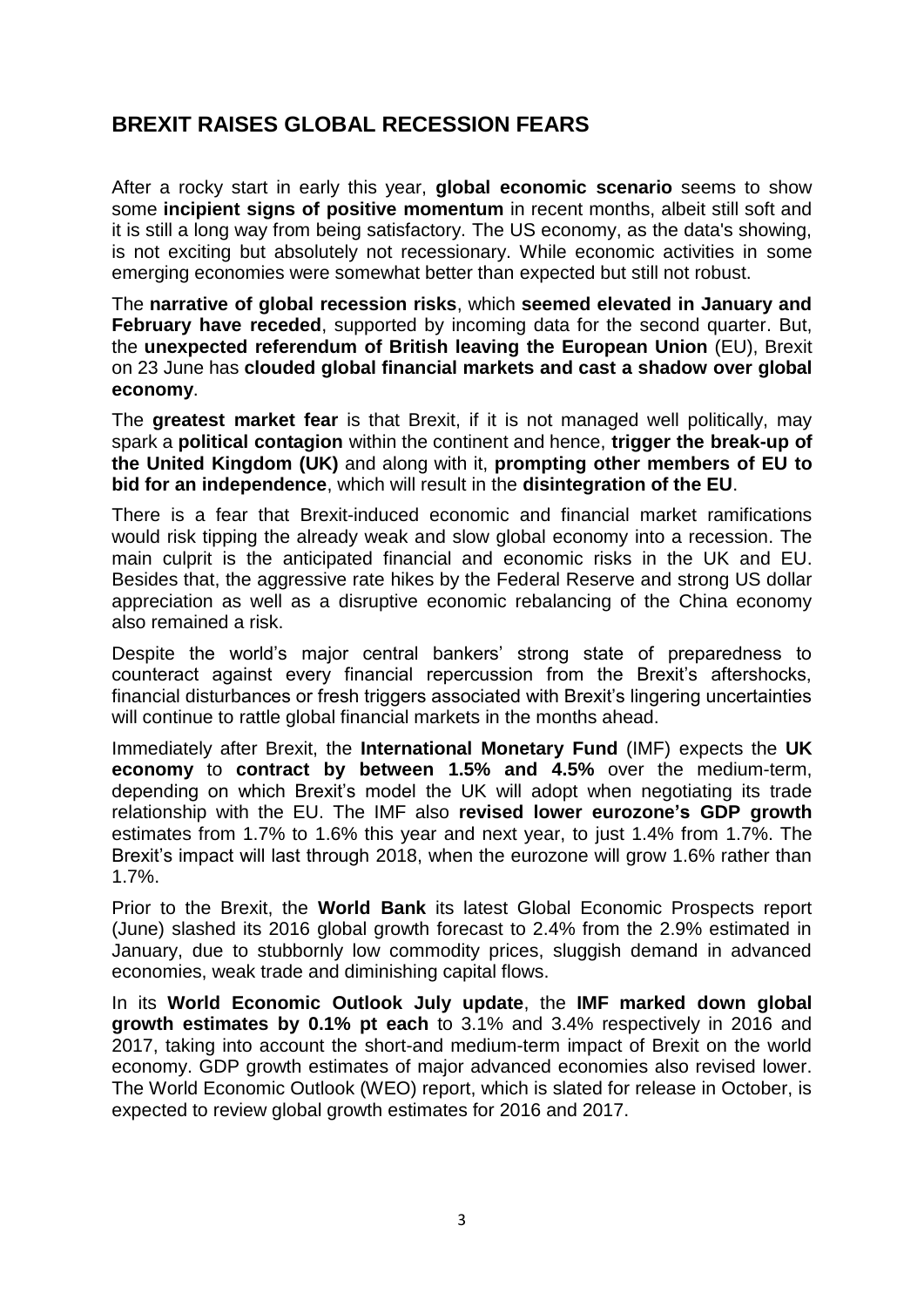**Will Brexit cause a global recession?** In this current weak and slow global growth, the immediate concern is whether the anticipated UK recession and its negative spillovers to the EU would put pressure on global growth, heightening the risk of a global recession. **We peg the risk of a global recession at less than 50%.** While a fragile global growth makes it vulnerable to shocks, policymakers in major advanced and emerging economies must prescribe the right policies to prevent the global growth from falling off the cliff.

There are **fundamentally differences** between the Brexit and 2008-09 Global Financial Crisis (GFC) or Great Recession. The falls across the world weren't deep enough to constitute a Lehman's moment.

- The **Brexit-induced turbulence** is **not inflicted by a severe financial distress or bursting of assets bubble**. There were no over-leveraging problems. Major central banks have ring- fenced to stem a liquidity crisis.
- The **2008-09 GFC was inflicted by the implosion of a scalable US subprime mortgage crisis**, which was uncontainable and morphed into a full-fledged financial crisis. It was the speed and magnitude of falling equities, liquidity crisis, credit crunch as well as massive debt defaults that caused a negative feedback loop to the economy and financial markets. Banks suffered huge losses, capital base shrank and freezed lending. Household balance sheets were severely impaired. As the US was the epicentre of the crisis, this accentuated the depth of global recession, worsened by the European debt crisis erupted in the wake of the Great Recession around late 2009.

Even if the **UK economy (which makes up 3.9% of world GDP)** goes into recession and together with a protracted **slow recovery in the EU** (makes up **16.5% of world GDP**), the **global economy will continue to chug along slowly** amid the downside risks.

The US economy should be able to withstand Brexit's headwinds, growing by 2.0- 2.3% but not that exciting. China and India are still riding on the path of expansion, albeit moderately in the case of China. Facing with multi-headwinds, Beijing authorities are expected to safeguard growth and financial stability through targeted fiscal and monetary measures.

With major central banks taking all steps necessary to safeguard financial stability, including liquidity backstop, this helps to ensure the orderly functioning of financial and foreign exchange markets, and hence helping to contain the risk of financial contagion.

The **Bank of England and European Central Bank** are expected to **do more monetary easing** to mitigate the risks on investment, consumption and growth. The **Federal Reserve** is likely to **recalibrate its interest rate hikes** because of Brexit uncertainty.

**What risks/events to watch?** There remains considerable key events or policies uncertainty that would shape as well as influence global financial and economic scenarios.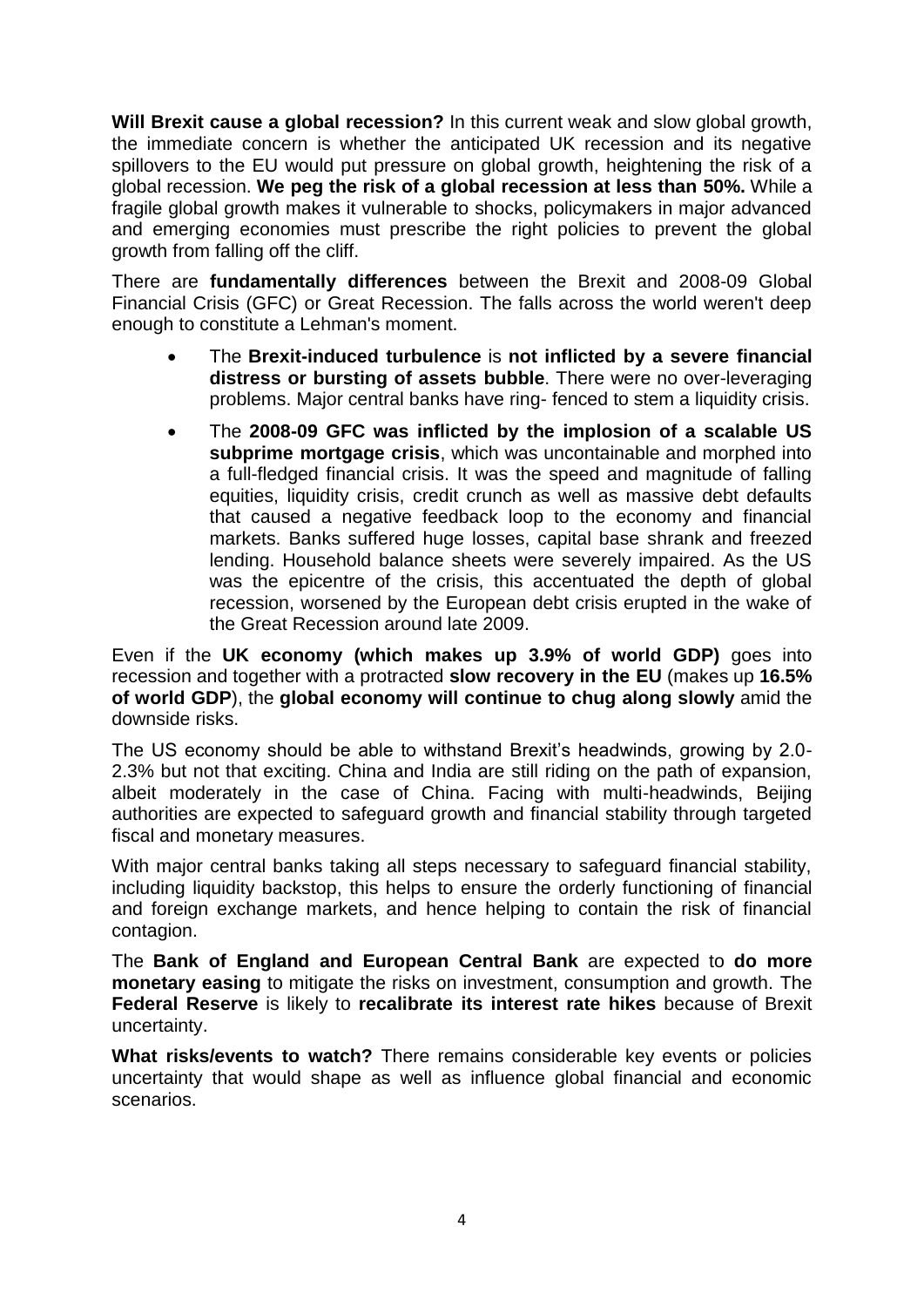- i) The **Fed's forward guidance of interest rates direction**;
- ii) A **disruptive China's economic rebalancing process** could have strong international spillovers through trade, commodity prices, confidence, financial markets and currency valuations;
- iii) The unexpected **large devaluation of Chinese renminbi**;
- iv) The **cloud of uncertainty surrounding the UK leaving EU**; and
- v) The **US Presidential election on 8 November**.

The outcome of the US presidential election in November will have profound consequences for US economic policy, and thus for the global economy. Republican candidate, Donald Trump's ideas on trade are dangerous and would reverse decades of American leadership's preaching of trade liberalization, with the erection of tariff walls against Chinese goods. Hillary Clinton now opposes the Trans-Pacific Partnership, which she promoted when she was the Secretary of State. The Democrats favor loose monetary policy and a depreciated dollar while Republicans worry about excessively loose monetary policy.

|             |        | ັ    |        |                  | .                            |                  |                          |  |
|-------------|--------|------|--------|------------------|------------------------------|------------------|--------------------------|--|
|             | 2014   | 2015 | 1Q2016 | <b>IMF 2016E</b> | <b>WB 2016E</b>              | <b>IMF 2017F</b> | <b>WB 2017F</b>          |  |
| US          | 2.4    | 2.4  | 1.1    | $2.2 (+2.4)$     | 1.9                          | 2.5              | 2.2                      |  |
| Euro area   | 0.9    | 1.6  | 1.5    | $1.6 (+1.5)$     | 1.6                          | $1.4 (+1.6)$     | 1.6                      |  |
| Japan       | $-0.1$ | 0.5  | 1.9    | $0.3 (+0.5)$     | 0.5                          | $0.1(-0.1)$      | 0.5                      |  |
| China       | 7.3    | 6.9  | 6.7    | $6.6 (+6.5)$     | 6.7                          | 6.2              | 6.5                      |  |
| India       | 7.3    | 7.3  | 7.9    | $7.4 (+7.5)$     | 7.6                          | $7.4 (+7.5)$     | 7.7                      |  |
| Singapore   | 2.9    | 2.0  | 1.8    | 1.8              | $\qquad \qquad \blacksquare$ | 2.2              | $\overline{\phantom{a}}$ |  |
| Indonesia   | 5.0    | 4.8  | 4.9    | 4.9              | 5.1                          | 5.3              | 5.3                      |  |
| Thailand    | 0.9    | 2.8  | 3.2    | 3.0              | 2.5                          | 3.2              | 2.6                      |  |
| Malaysia    | 6.0    | 5.0  | 4.2    | 4.4              | 4.4                          | 4.8              | 4.5                      |  |
| Philippines | 6.1    | 5.8  | 6.9    | 6.0              | 6.4                          | 6.2              | 6.2                      |  |
| Vietnam     | 6.0    | 6.7  | 5.5    | 6.3              | 6.2                          | 6.2              | 6.3                      |  |

#### **Fig 1: Real GDP Growth (% yoy)**

Source: Officials; IMF World Economic Outlook, April 2016; World Bank's Global Economic Prospects, June 2016

Figures in bracket refer to estimates made in April 2016

## **A. SNAPSHOT REVIEW OF KEY GLOBAL ECONOMIC INDICATORS**

1) The April **OECD composite leading indicators** (CLIs), which anticipate turning points in economic activity relative to trend, point to stable growth momentum in the OECD area. Emerging signs of stable growth momentum remain the outlook for the US, euro area, Japan and China as well as firming growth in India.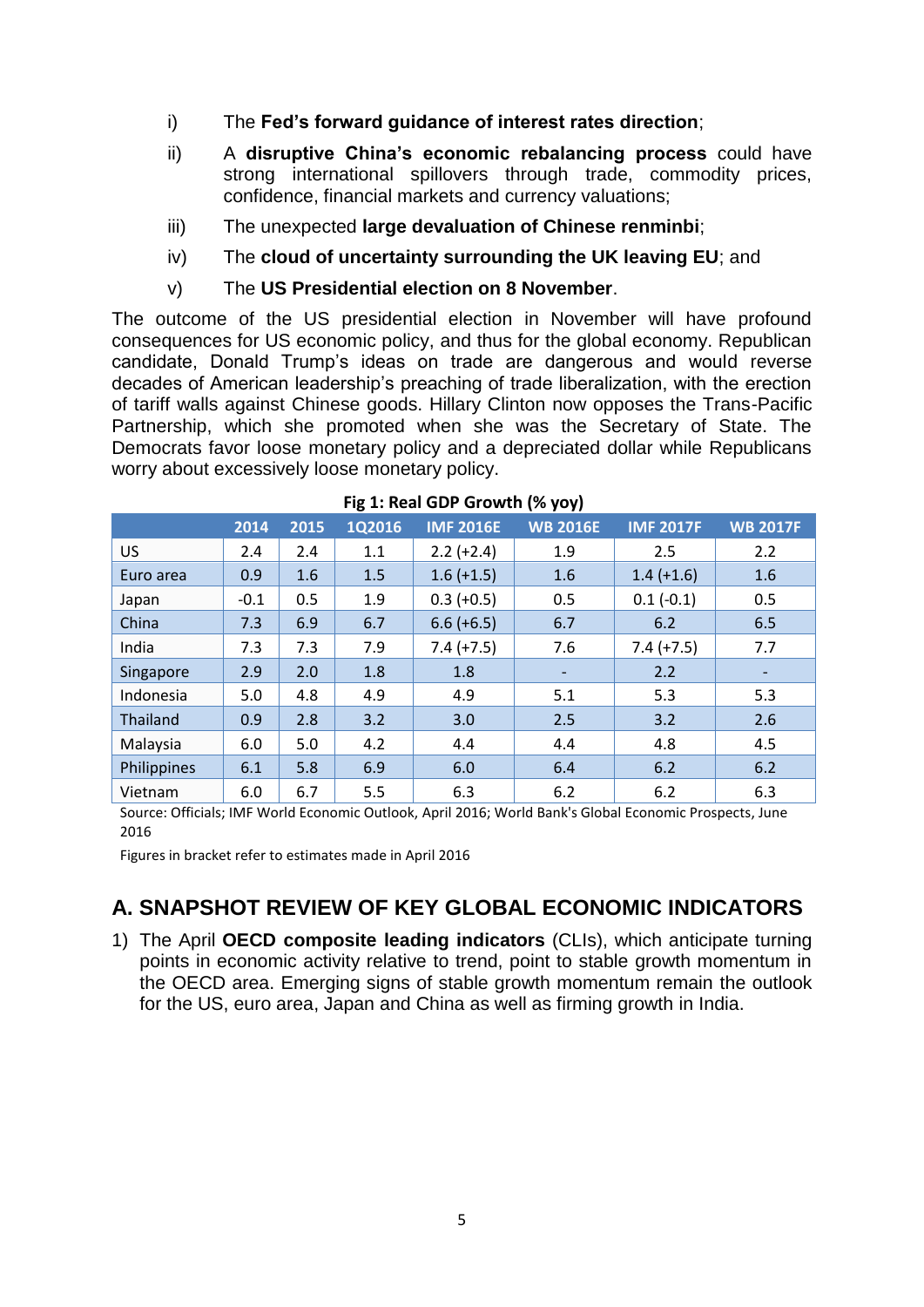

Source: OECD



Source: OECD

2) Growth of **global manufacturing sector output**, as measured by the **Purchasing Managers Index (PMI) edged up marginally to 50.4 in June** from 50.0 in May after slipping for two months in a row. It is still below its three-year average. June saw marginal increases in global manufacturing production, new orders and export orders, indicating the **still lackluster performance of global manufacturing sector**.

*Note, however, that almost all the survey responses were received before the UK's vote to leave the EU.*

3) The **PMI for services sector eased slightly to 51.3 in June** from 51.4 in May, remained well below long-run average of 53.0% in the period 2006-15. This goes to indicate that **the sector remained stuck in low gear**. A sustained strong expansion is still a long way to go.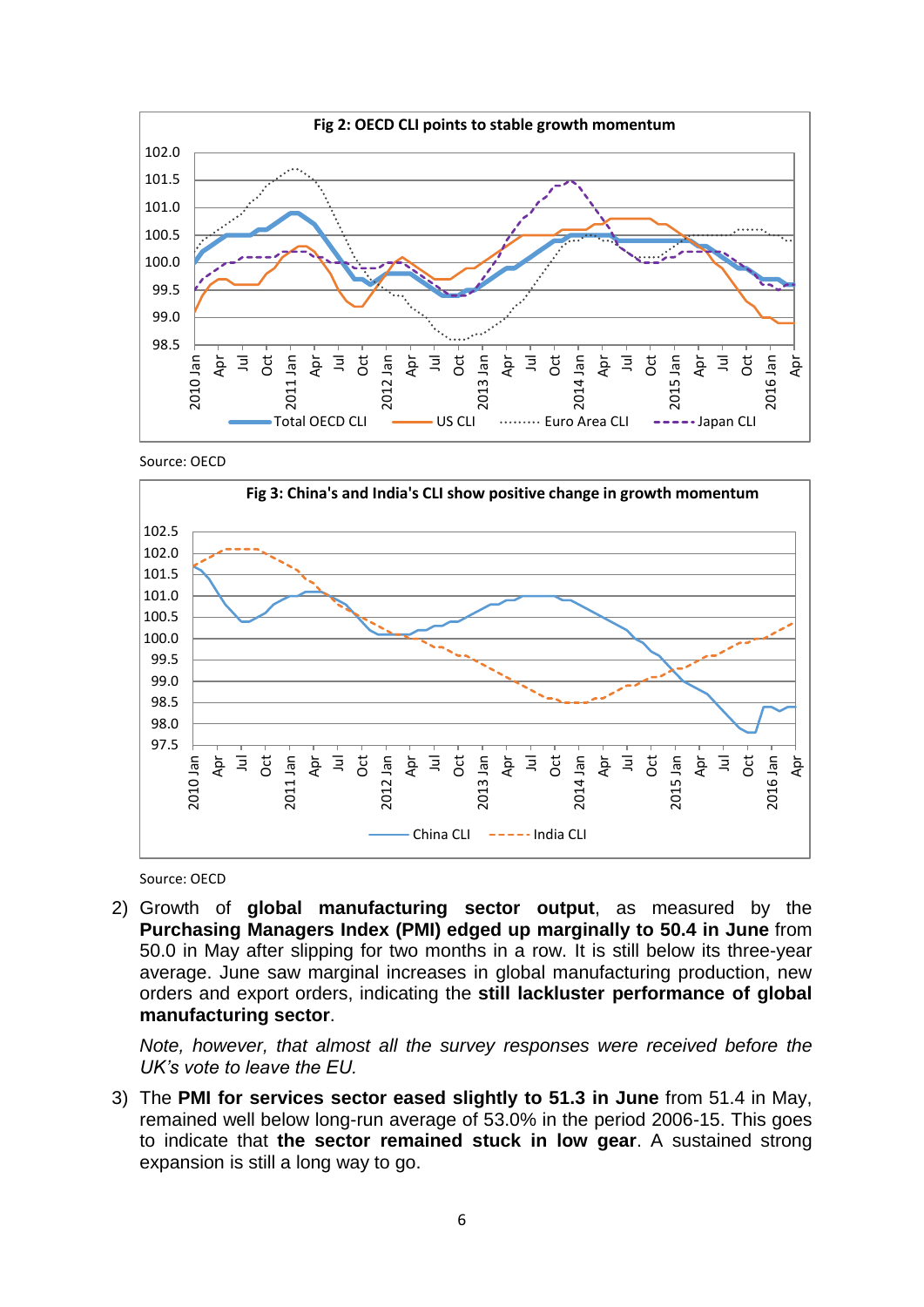

Source: CEIC

4) **World trade** in terms of volume and value **turned around to increase by 0.6% mom and 2.2% mom respectively in April** (-0.6% and -0.3% respectively in Mar). The underlying trend remains uneven, weighed by the slow and weak growth in advanced and emerging economies.



Source: Netherlands Bureau for Economic Analysis

**World exports volume** rose 1.5% mom in April (-0.9% in Mar). Export value expanded three months in a row, by 1.3% mom in April (+0.4% in Feb), reflecting higher exports in advanced economies (+2.1%) while subdued demand from emerging economies (+0.4%). Further gains need to be seen to get global trade activity back on track after what has been a long stretch of soft and downward growth trajectory.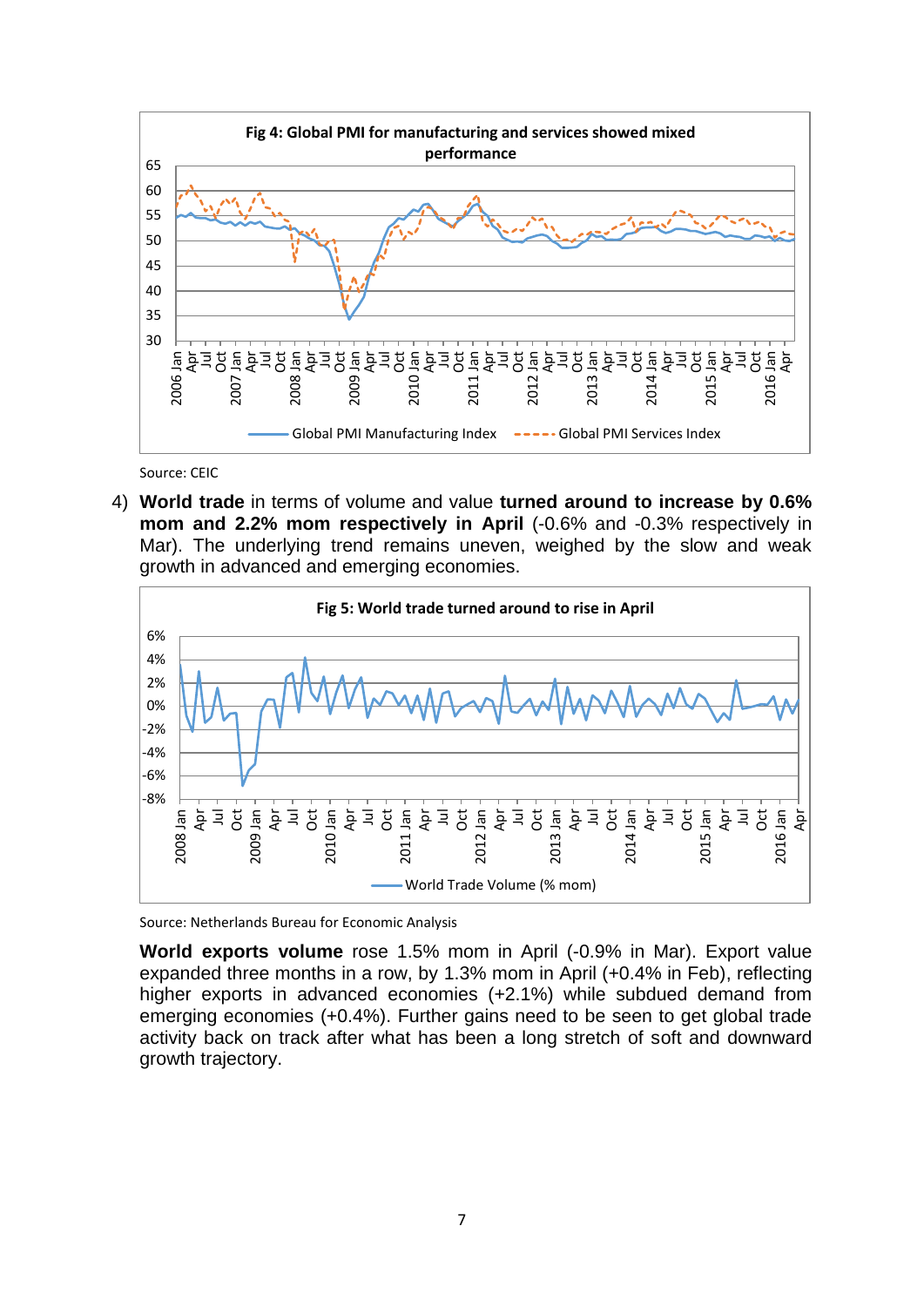

Source: Netherlands Bureau for Economic Analysis

- 5) **Global semiconductor sales rose 0.4% mom** to US\$25.9 billion in May (-0.9% in Apr. But, total sales declined by a larger magnitude of 7.7% yoy in May (-6.2% in Apr), continuing a contraction trend since Jul 2015.
	- The **annual decline in sales remained large in the US market** (-15.0%), followed by Asia-Pacific region, excluding China (-11.5%), Europe (-8.8%) and China (-0.5%). Semiconductor sales in Japan continued to rise by 0.4% in May for three consecutive months.
	- The **overall market demand for semiconductor continues to struggle**, weighed down by soft demand and unfavorable macroeconomic conditions. The persistent sharp drop in sales in the US market remains the drag on the sector's struggling to gain traction.
	- The **World Semiconductor Trade Statistics (WSTS)** projects **annual chip sales to decline 2.4% to US\$327.2 billion this year** (-0.2% in 2014) before **picking up in the next two years** (+2.0% to US\$333.7 billion in 2017 and +2.2% to US\$340.9 billion in 2018 respectively).



Source: Semiconductor Industry Association (SIA)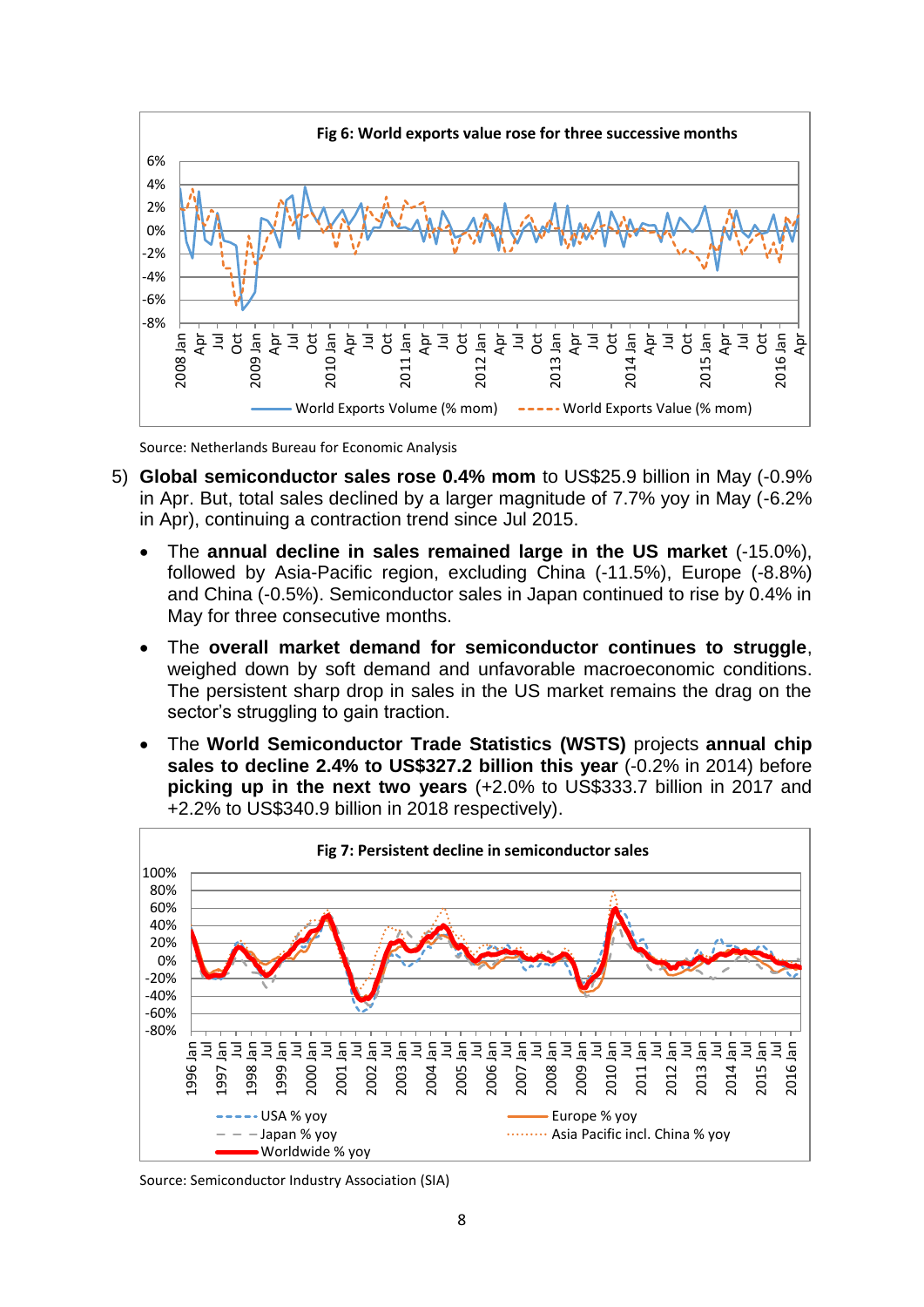6) International oil price benchmark **Brent crude** has remained in the high US\$40s and hit above US\$50 but short-lived. Prices bounced off those lows on talk of an OPEC production freeze, which did not materialize. The rally heightened after May's wildfires in Canada's oil sands region and also has been supported by supply outages elsewhere, including Nigeria, Venezuela and Libya.



Source: US Energy Information Administration

However, it has struggled for momentum and suffered a couple of sharp dips over fears of ongoing oversupply and moderate demand.

The **International Energy Agency (IEA) warned over a global supply glut** with supply and inventories still at significantly higher levels. Attention was also focused on comments from Iran's oil minister that the country will not participate in a deal to freeze supplies at the next Opec meeting and hopes to add another 200,000 barrels a day in exports by the summer. The US dollar strength also plays a part in influencing the oil price movements.

#### **US – A WEAK START IN 1Q BUT NO WORRIES**

The US economy started the year on a **subdued note as real GDP growth grew a mere annualized rate of 1.1% in 1Q16**, down from 1.4% in 4Q15. Consumers pinched their pennies, with private consumption slowing to 1.5% growth in 1Q from 2.4% in 4Q15. Companies also scaled back investment and a strong dollar suffocated exports.

Despite a disappointing start in 1Q, we have reason to believe that **the US economy is most likely continuing to chug along around 2.0-2.3% yoy**. Not exciting, but not a disaster by any means. **Consumer spending and housing sector will provide the main support** going forward.

The latest batch of data suggest that the **economy performed better in Mar-June** than in Jan-Feb, a sign that the economy was regaining momentum at the end of the second quarter.

The Federal Reserve cut its forecast for US economic growth in 2016 to 2.0%, down from 2.2% earlier. For 2017, the Fed expects the economy to expand between 2.0% and 2.3%. On an annual basis, it grew 2.7% yoy in June, up from 2.2% in May.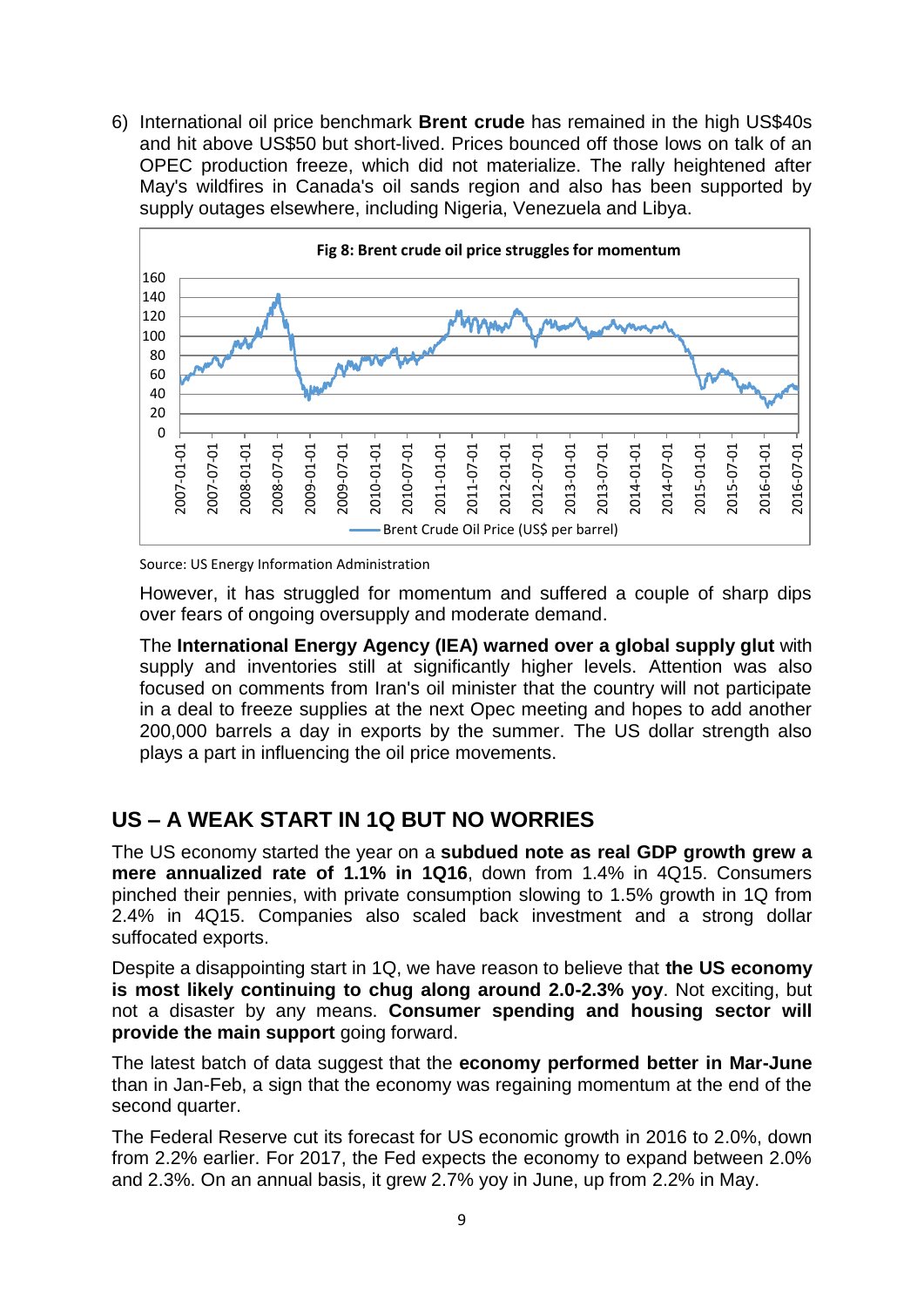**Retail sales posted a healthy gain in June** (+0.6% mom vs. +0.2% in May), indicating that households' spending is gaining traction after not so rosy start in the first quarter. Excluding autos, retail sales rose 0.7% from May. The pick-up in consumer spending bodes well for the broader economy going forward.

After a disappointing 11,000 jobs (revised lower from 38,000) created in May, total **non-farm payroll employment jumped 287,000 in June**, with jobs occurring in leisure and hospitality, health care and social assistance, financial activities, and information. **Wage growth is picking up**, a sign of positive things to come. Average hourly earnings have risen 2.6% yoy in June (+2.5% in May), matching the strongest annual growth rate since the summer of 2009.



Source: US Bureau of Labour Statistics

**Industrial production rose more than expected by 0.6% mom in June** (+0.3% in May) on large gains in automotive manufacturing and utility output. It is the strongest gain since July 2015. Manufacturing output rose 0.4% mom in June (0.3% in May); utilities (2.4% vs. 0.9% in May) and mining (0.2% vs. 0.3% in May).

The **pace of growth in both manufacturing and services sectors continued to gain traction in June**, signaling a broad-based momentum in the economy. The **ISM manufacturing index rose to 53.2 in June** from 51.3 in May. Both new orders and manufacturing production rose to a three-month high. The ISM index moved further above a 50-threshold that indicates an expansion in the manufacturing sector. A separate report issued by the ISM Institute showed that a majority of manufacturers saw "negligible" impact from Brexit.

**June's ISM index for the services sector rose to 56.5** from 52.9 in May, marking the fastest pace in seven months. The higher index was due to a strong surge in business activity index to 59.5 from 55.1 in May, supporting by sturdy consumer spending.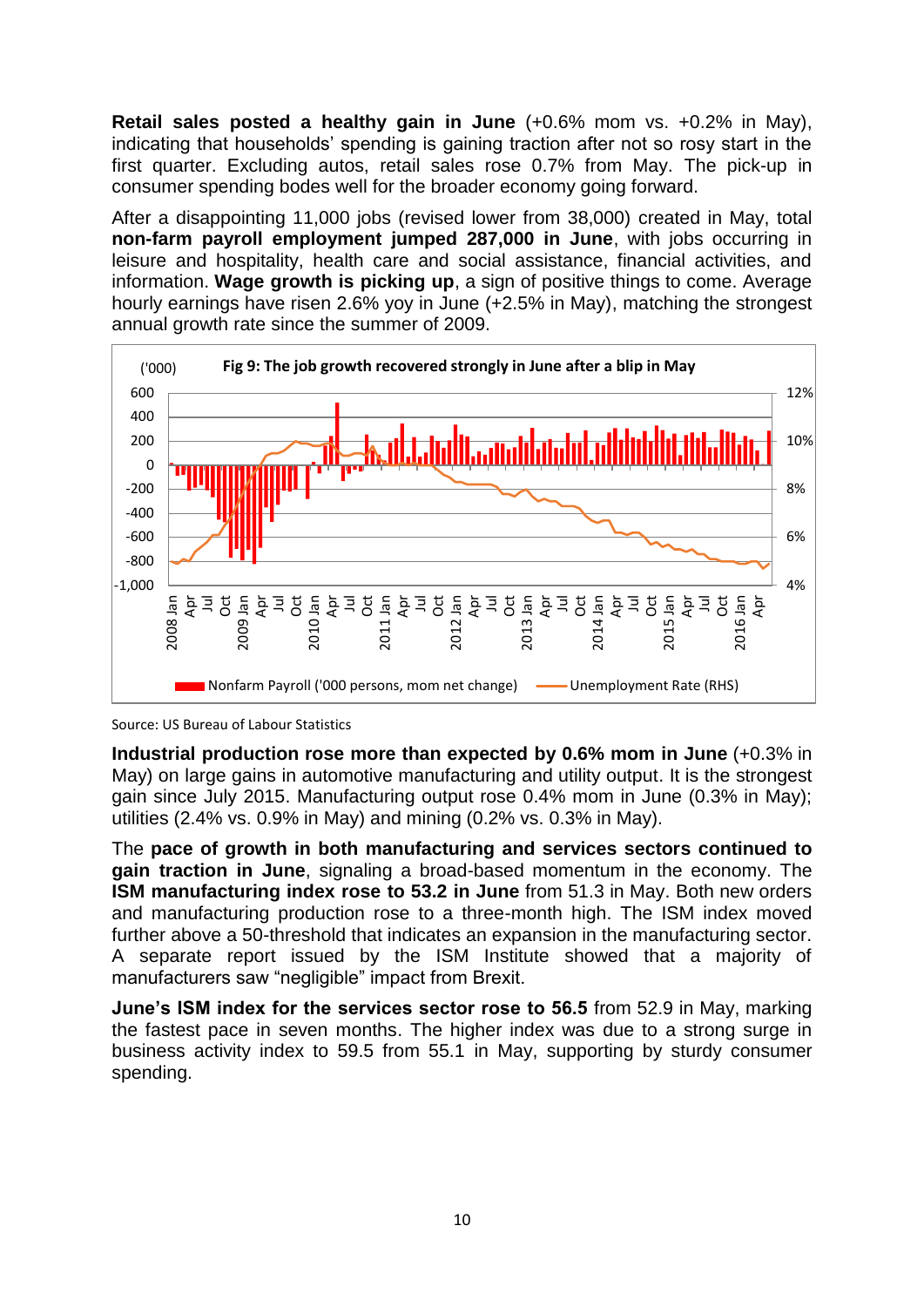

Source: CEIC

#### **EUROZONE – MODERATE RECOVERY AMID BREXIT'S HEADWINDS**

**Economic growth in the eurozone picked up less sharply in 1Q16**, growing by 0.6% qoq (0.3% in 4Q15). On an annual basis, the eurozone's economy grew 1.5% in 1Q16. The small pick-up in growth was driven by private consumption, thanks to an improving labour market and increasing real income. However, the external sector still experiencing weakness amid the weak euro.

Looking ahead, the **Brexit could have significant negative spillovers to the euro area via trade and financial markets**. The IMF has slashed eurozone's GDP growth estimates from 1.7% to 1.6% this year and next year, to just 1.4% from 1.7%.

Recent data suggest that business activity in the Euro area slightly lost momentum in June. The **Eurozone Composite Purchasing Managers' Index (PMI)** inched down to 52.8 in June from 52.9 in May, marking the lowest reading since January 2015. The easing index was due to a downturn in services growth while the manufacturing sector improved.

**Industrial production fell by 1.2% mom in May** from a rise of 1.4% in April, due to a broad-based declines in most sectors: production of energy (-4.3%), capital goods (-2.3%), durable consumer goods (-1.4%), intermediate goods (-0.4%) and nondurable consumer goods (-0.1%). On an annual basis, production rose by a drab 0.5% (+2.2% in Apr). The poor print of industrial production indicates the Eurozone GDP growth would slow significantly in 2Q.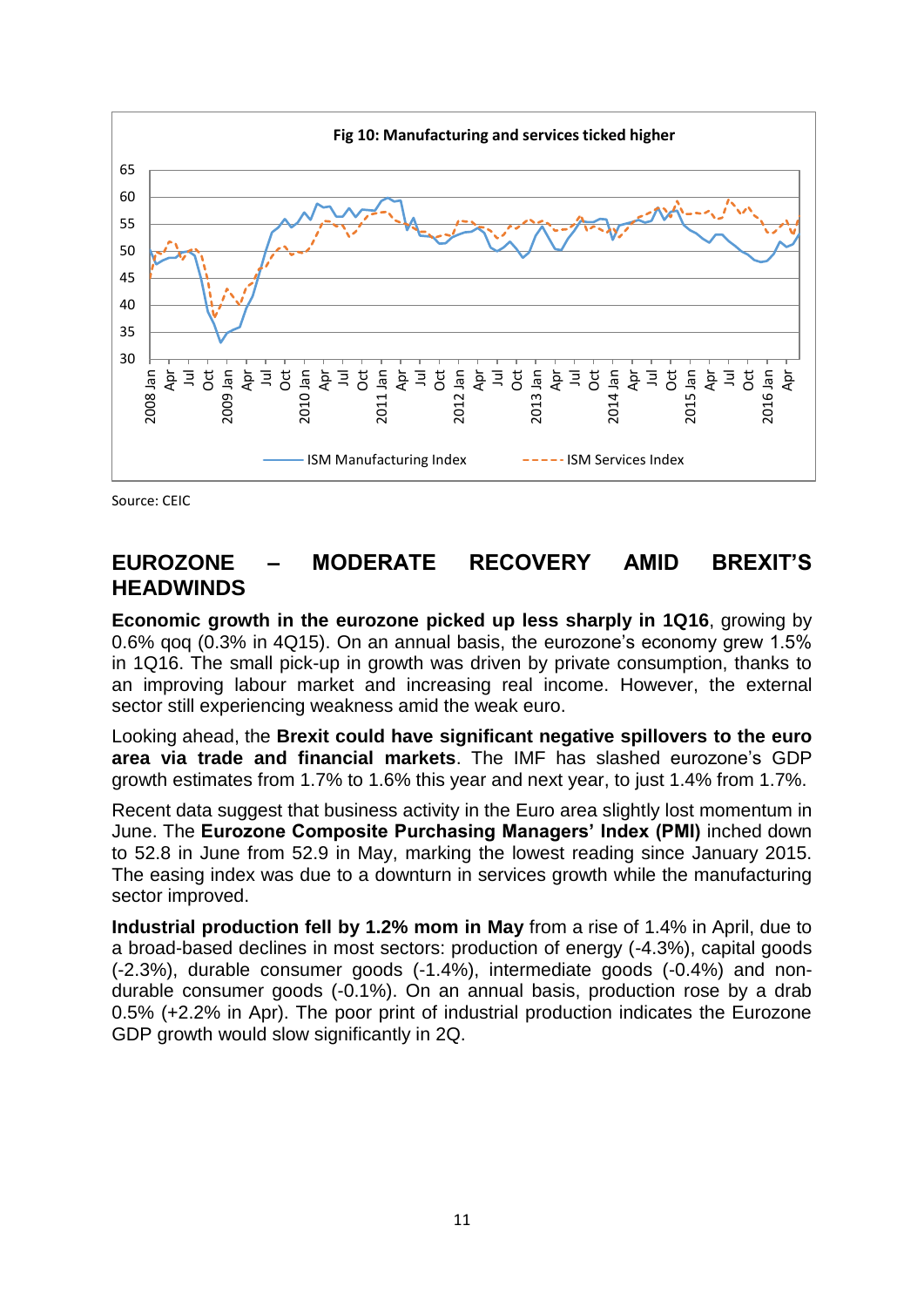

Source: Trading economics

After four consecutive months of falling or stable prices, **eurozone prices rose a modest 0.1% yoy and 0.2% mom in June** (-0.1% yoy and -0.1% mom in May), **raising hopes that the deflation is coming to an end**. A rebound in energy prices by 1.7% mom was the principal reason for the small increase in inflation. The little rise in inflation provides the European Central Bank (ECB) with only limited comfort to declare the deflation is over as the annual rate of +0.1% in June is well short of the ECB's target of just below 2%.



Source: Trading economics

## **JAPAN- TOO EARLY TO POP THE CHAMPAGNE**

**Japan's economy dodges recession in 1Q16** to expand by **an annualized 1.9%,** rebounding from a 1.7% contraction in 4Q15. However, growth is expected to remain weak in the near future. Combined with last month's disappointing retail sales and trade reports, weak industrial output suggests the Japanese economy weakened in the second quarter.

With private consumption making a feeable recovery, the rebound is unlikely strong enough to dispel investors' concerns over relapsing into a technical recession in the coming quarters.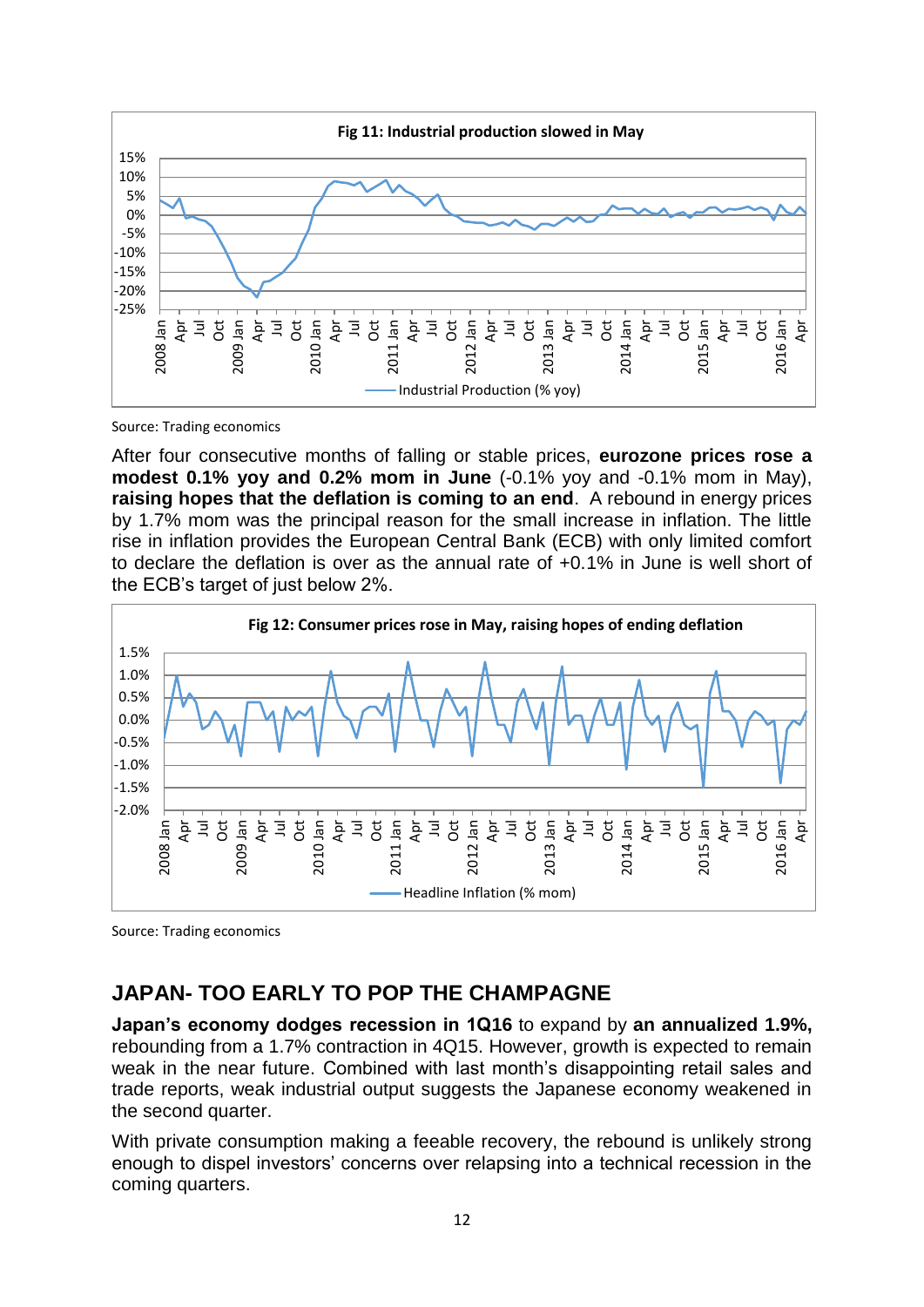As such, Japan PM Shinzo Abe announced on 1 June that the **planned sales tax hike from 8% to 10% will be delayed from April 2017 to October 2019**. Bank of Japan (BOJ) will likely to ease monetary policy further to complement the anticipated fiscal stimulus package.

PM Abe's strong election boost in both houses of parliament gave him the much needed capital base to change the pacifist constitution, including the power of military. Investors expect the Abenomics programme would be accelerated, betting on **a large fiscal stimulus package that could exceed ¥10tn (US\$98.1bn**), focusing on the construction of **high speed rails and port facilities**.

While the Nikkei Flash **Manufacturing Purchasing Managers' Index (PMI) ticked up to 47.8 in June** from May's 47.7, the index remains well below the 50-threshold that separates expansion from contraction. Both production and new orders declined markedly, led by a sharp drop in international demand. This indicates that the **manufacturing sector remains in the doldrums** due to **a strong yen and negative spillovers from the two earthquakes that hit the Kyushu region** in April.

**Industrial production fell 2.3% mom in May** (+0.5% in April), as weak exports weighed on manufacturing demand, hastening calls for new economic stimulus measures from the central bank. The drop in industrial output was due to declines in chemicals, general-purpose, production and business oriented machinery as well as electronic parts and devices. On an annual basis, industrial output fell 0.1% in May, which followed a large contraction of 3.3% in April. The wide swings in industrial output growth underscore its unstable trend.



Source: Trading economics

The **Bank of Japan (BoJ) expects the economy** to **expand between 0.8% and 1.4% in the fiscal year 2016** and sees GDP growth of between 0.0% and 0.3% in 2017.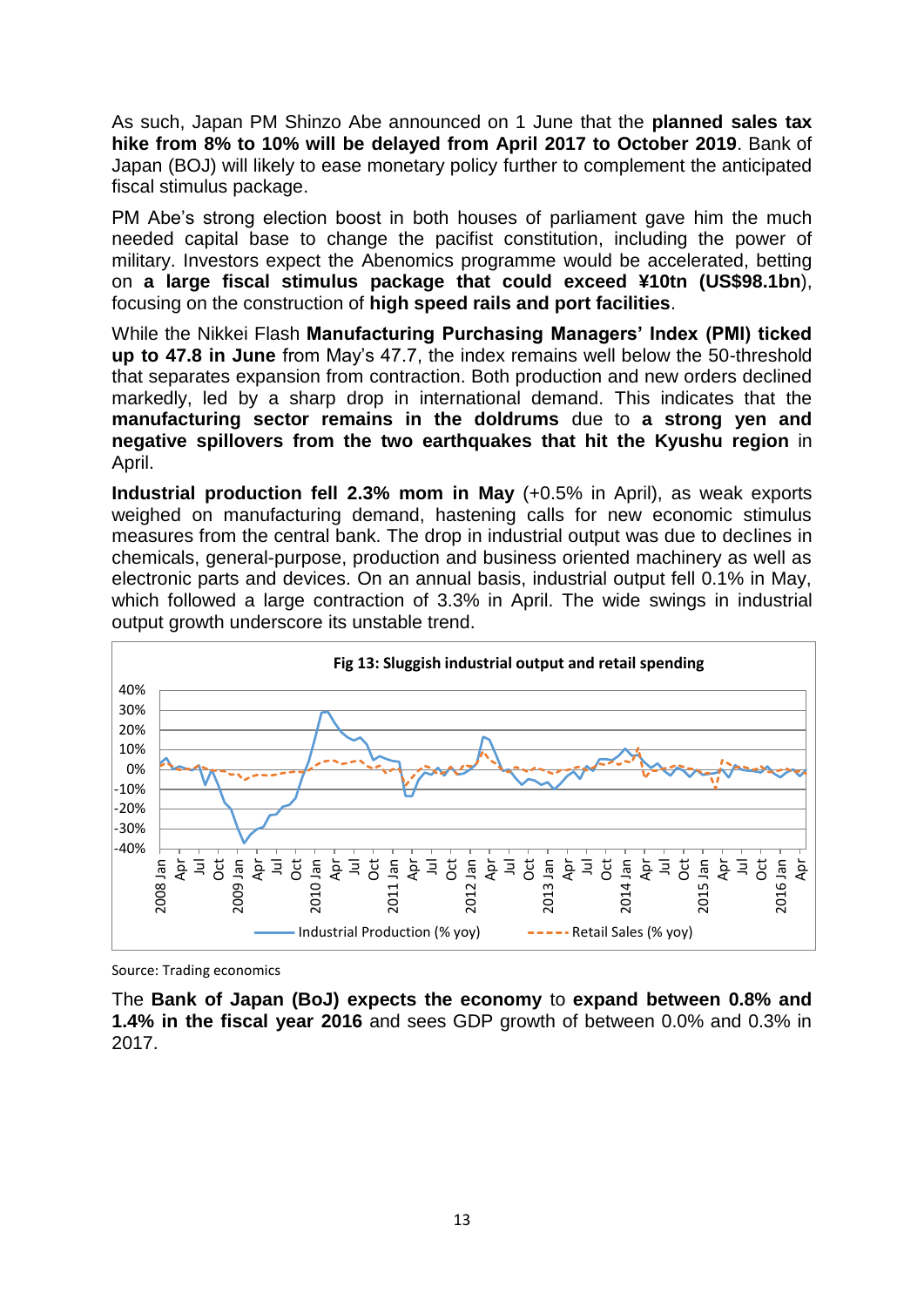

Source: Trading economics

## **CHINA – GROWTH STABILISATION IS WELL UNDERWAY**

The on-going rebalancing of China's economy has **shown signs of stabilization, albeit at uneven pace**. The strong monetary and fiscal support has helped to stabilize GDP growth at 6.7% in 2Q16, the same rate achieved in 1Q16 (+6.8% in 4Q15).

Key economic indicators lend credence to **consumer spending has picked up and economic activities still growing** amid moderating investment. Industrial production climbed 6.2% yoy in June (6.0% in May) and retail sales rose higher by 10.6% (10.0% in May). Fixed-asset investment, however slowed to 9% in the January-June period compared to 9.6% in Jan-May, marking the slowest pace since 2000. There were decelerations in investment in the primary and services sectors, while the industry sector recorded a steady expansion.



Source: Trading economics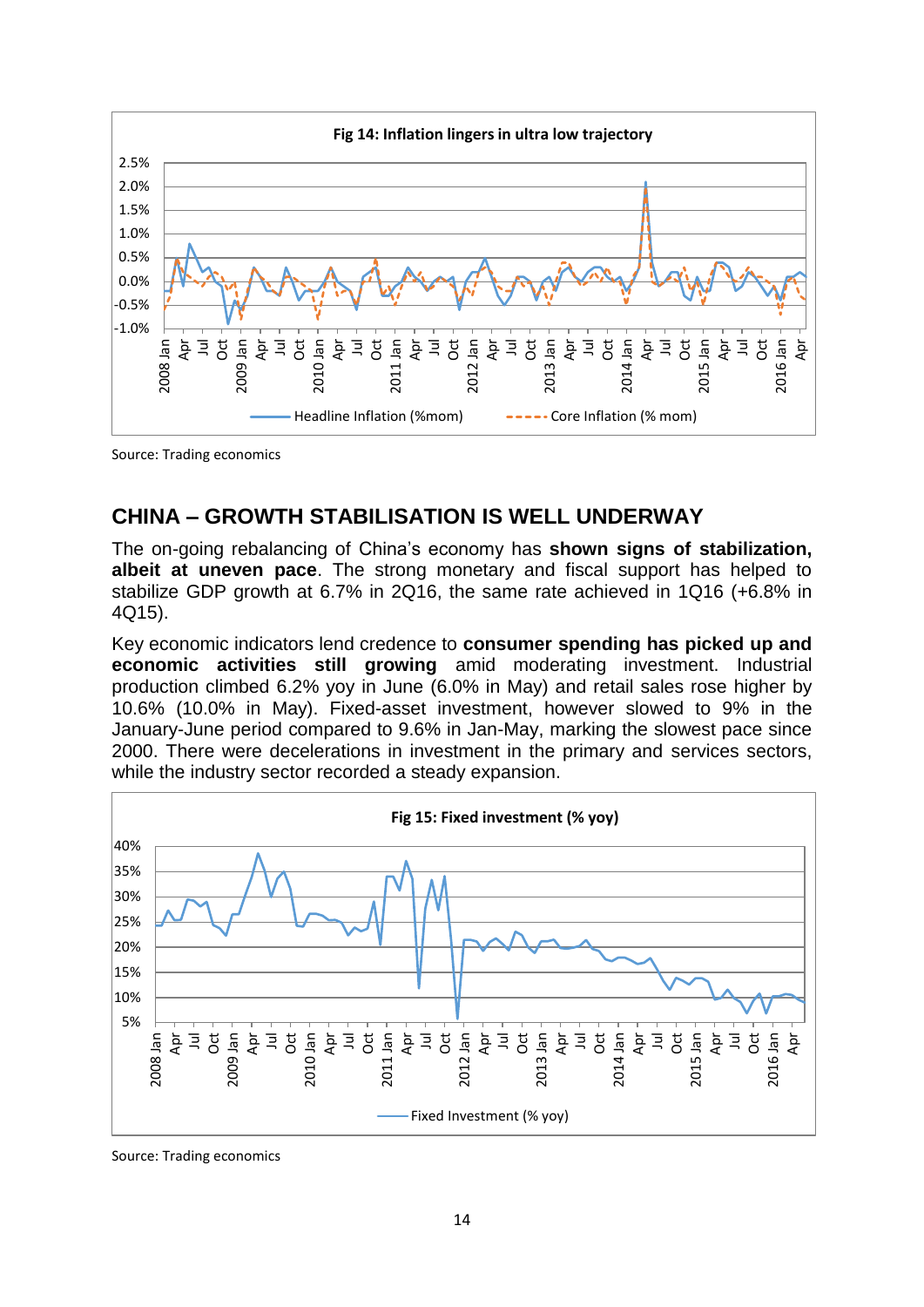China's **external trade sector continues to remain sluggish** and is still a long way off from full health as both exports and imports fell more than expected in June. This underscores the continued weakness in global demand. Exports contracted 4.8% yoy in June (-4.1% in May) while imports declined at a sharper rate of 8.4% in June (-0.4% in May).



Source: Trading economics

The **Purchasing Managers' Index (PMI) in June eased a little to 50.0%** from 50.1% in May while the **PMI for services rose to 52.7%** from 51.2% in May. It was the highest reading since July 2015. This indicates that the **services sector should continue to support China's economic rebalancing** from a lop-sided investment towards more consumption cum services driven growth.

The **closely-watched real estate development indicator**, namely **property prices continued to rise on an annual basis**, albeit slower mom in May. House prices in 70 large- and medium-sized cities rose 0.9% mom and 6.9% yoy in May (+1.2% mom and +6.2% yoy in Apr). Owing to the continued upward trend in prices since May 2015, annual average variation in house prices swung from 0.2% in April to a 16-month high of 1.2% in May. According to the National Bureau of Statistics (NBS), the sales prices of newly-constructed residential buildings declined in 4 cities, increased in 60 cities and remained flat in 6 cities.

China's **gradual transition towards more sustainable levels is continuing**. The markets have been reassured that the authorities have enough ammunitions and able to prevent a hard landing, but at what longer term cost? The risk of a dramatic adjustment in Chinese renminbi remains.

**Structural reforms** are strongly needed and expedited to reallocate capital and employment more efficiently; **unwind the unsustainable imbalances** or excess capacity as well as contain highly leveraged state-owned enterprises.

**Mounting corporate debt is a key fault line** in the Chinese economy, which will threaten the country's financial stability. The IMF has warned that China's **soaring corporate debt, which is approximately 145% of GDP** is high by any measure. It is a serious and worsening problem that needs to be tackled quickly so as to avoid potential systemic risk to itself and the global economy.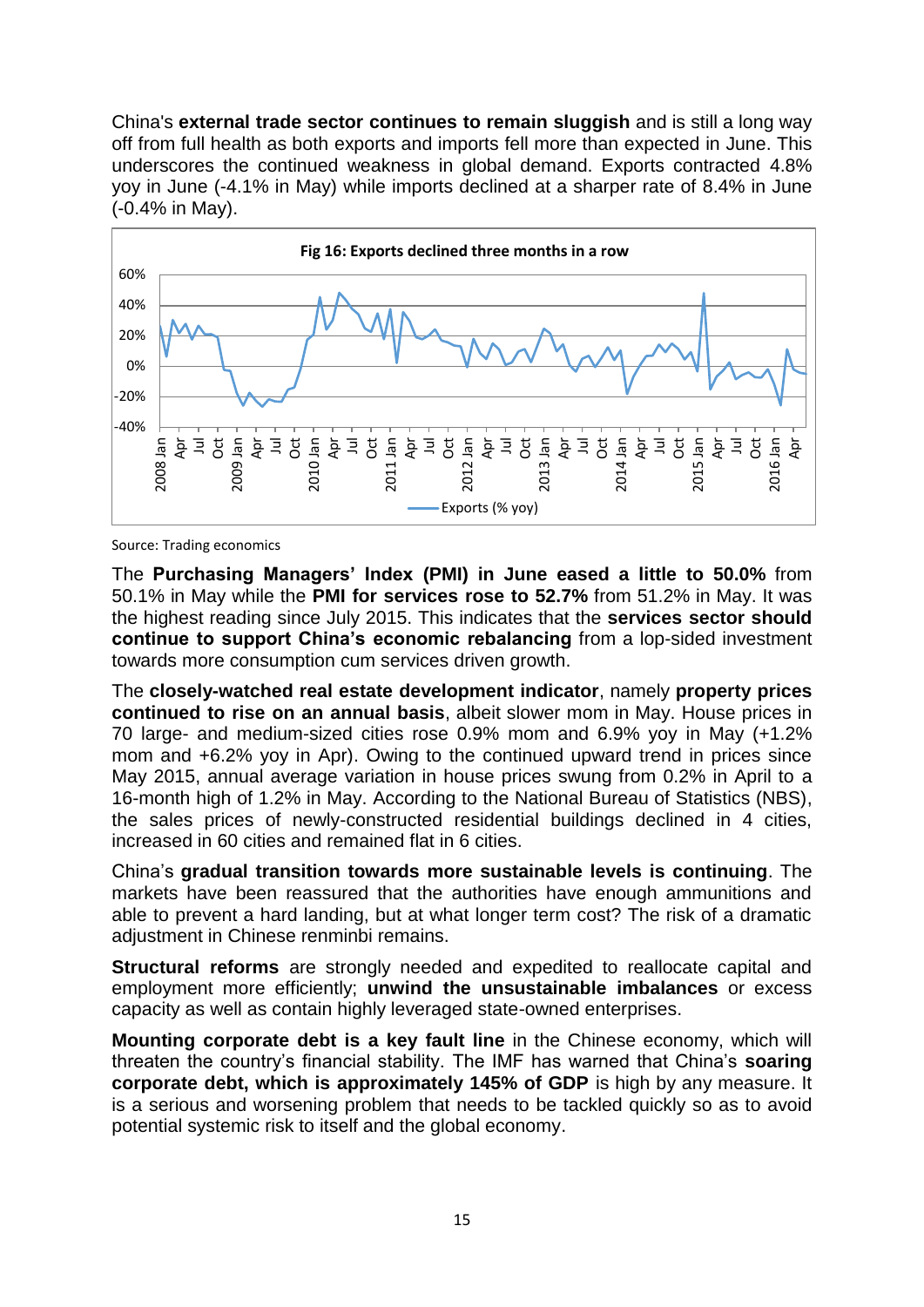## **ASEAN-4 ECONOMIC DATA TRACKER**

Broadly, Asean-4 economies (Indonesia, Thailand, Singapore and Philippines) printed a mixed set of economic readings, which point to easing growth momentum.

Singapore, which has released its second quarter GDP growth, grew moderately higher by 0.8% qoq and 2.2% yoy (+0.2% qoq and +2.1% yoy in 1Q16). All key sectors grew at subdued pace, underscoring the underlying weakness in growth momentum amid the challenging global environment.





Source: Trading economics

Source: Trading economics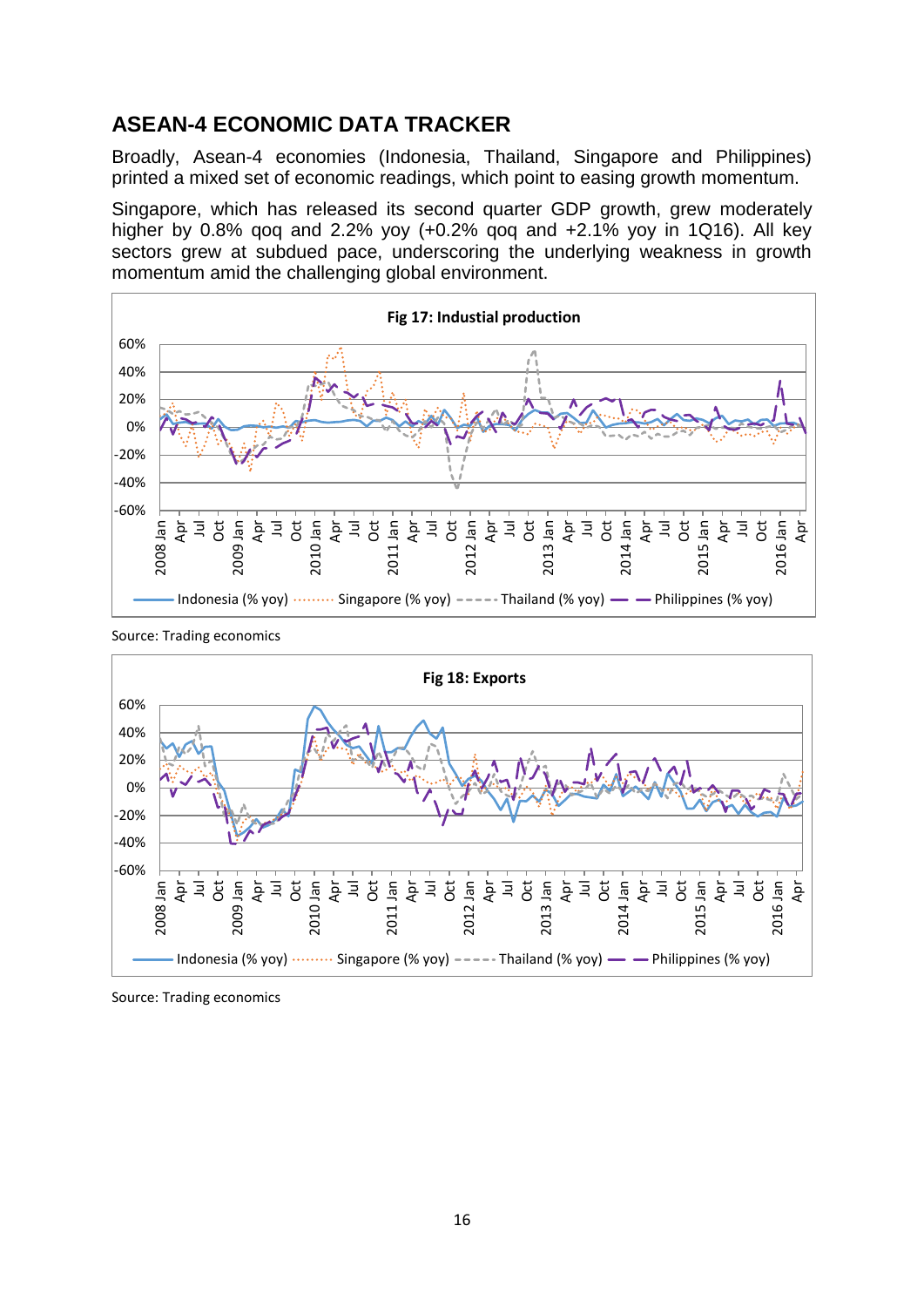

Source: Trading economics



Source: Trading economics

#### **GLOBAL MONETARY POLICY TRACKER**

With uncertainty about the global economic outlook, growing capital flows and forex volatility as well as uncertainties surrounding the ramifications of Brexit, monetary policy settings in central banks around the globe continue to remain challenging.

**Brexit forces stretched major central bankers to do more with less**. It is the unpredictable state of the Fed's monetary policy that would have implications for capital flows and the US dollar. That said, the Fed may be forced to recalibrate its interest rate hikes due to Brexit's uncertainty. As such, the future rate moves will remain data and financial markets dependent.

**Asian central banks are expected to maintain monetary bias** to mitigate the impact of external uncertainties on their economies, which have already slowed down for some before the Brexit.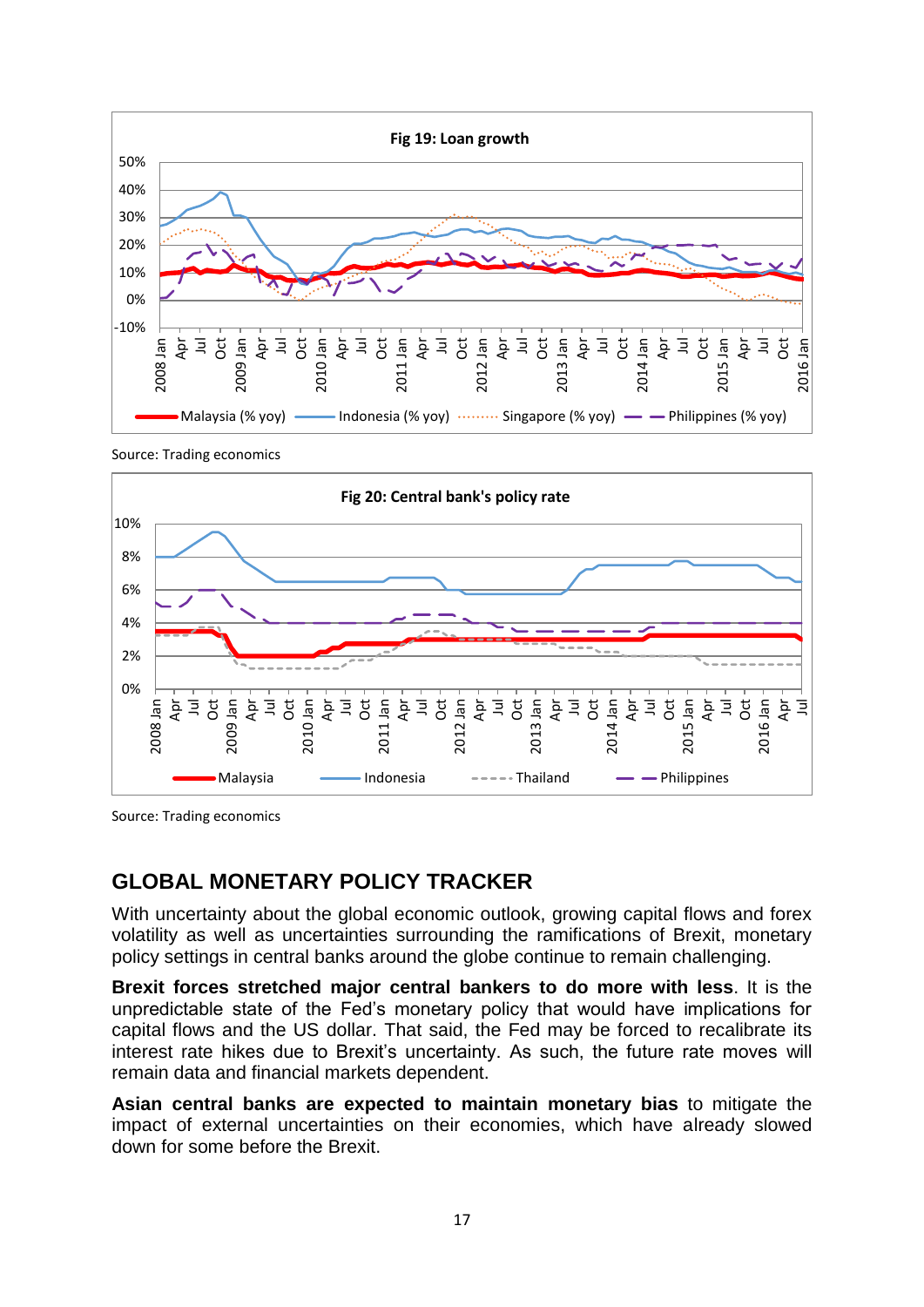| ັ                                            |                  |                  |                  |                  |                  |                  |                  |                  |                         |                      |                  |
|----------------------------------------------|------------------|------------------|------------------|------------------|------------------|------------------|------------------|------------------|-------------------------|----------------------|------------------|
|                                              | 2008             | 2009             | 2010             | 2011             | 2012             | 2013             | 2014             | 2015             | 2016<br>(current)       | 2016E                | 2017F            |
| US, Fed Funds Rate                           | $0.00 -$<br>0.25 | $0.00 -$<br>0.25 | $0.00 -$<br>0.25 | $0.00 -$<br>0.25 | $0.00 -$<br>0.25 | $0.00 -$<br>0.25 | $0.00 -$<br>0.25 | $0.25 -$<br>0.50 | $0.25 - 0.50$<br>(July) | $0.50 -$<br>0.75     | $1.00 -$<br>1.25 |
| Eurozone, ECB<br>(deposit facility)          | 2.00             | 0.25             | 0.25             | 0.25             | 0.00             | 0.00             | $-0.20$          | $-0.30$          | $-0.4$ (July)           | $-0.4$ to<br>$-0.60$ | $-0.4$ to<br>0.0 |
| Japan, BOJ                                   | 0.10             | 0.10             | $0.00 -$<br>0.10 | $0.00 -$<br>0.10 | $0.00 -$<br>0.12 | $0.00 -$<br>0.10 | $0.00 -$<br>0.10 | $0.00 -$<br>0.10 | $-0.1$ (July)           | $-0.20$              | $0.00 -$<br>0.20 |
| China, PBOC (one-<br>year lending rate)      | 5.31             | 5.31             | 6.56             | 6.00             | 6.00             | 5.60             | 4.35             | 5.60             | 4.35 (July)             | 4.10                 | 4.10             |
| India, RBI (repo<br>rate)                    | 6.50             | 4.75             | 6.25             | 8.50             | 8.00             | 7.75             | 8.00             | 6.75             | $6.50$ (July)           | 6.00                 | 6.00             |
| Korea, BOK (base<br>rate)                    | 3.00             | 2.00             | 2.50             | 3.25             | 2.75             | 2.50             | 2.00             | 1.50             | $1.25$ (July)           | 1.25                 | 1.25             |
| Malaysia, BNM<br>(overnight policy<br>rate)  | 3.25             | 2.00             | 2.75             | 3.00             | 3.00             | 3.00             | 3.25             | 3.25             | $3.00$ (July)           | 3.00                 | $2.75 -$<br>3.00 |
| Indonesia, BI                                | 9.25             | 6.50             | 6.50             | 6.00             | 5.75             | 7.50             | 7.75             | 7.50             | 6.50 (July)             | 6.00                 | 6.00             |
| Thailand, BOT                                | 2.75             | 1.25             | 2.00             | 3.25             | 2.75             | 2.25             | 2.00             | 1.50             | 1.50 (July)             | 1.25                 | 1.25             |
| Philippines, BSP                             | 5.50             | 4.00             | 4.00             | 4.50             | 3.50             | 3.50             | 4.00             | 4.00             | $4.00$ (July)           | 4.00                 | 4.00             |
| Source: Central Banks and Author's estimates |                  |                  |                  |                  |                  |                  |                  |                  |                         |                      |                  |

**Fig 21: Policy Rate Estimates (%)**

## **MALAYSIA – HAS THE SLOWDOWN BOTTOMED OUT?**

The Malaysian economy **eased further to 4.2% yoy in 1Q16** from 4.5% in 4Q15 for the fourth quarter in a row since 2Q15, marking the weakest expansion since the 2008-09 Global Financial Crisis. 1Q's GDP growth moderation was shattered by the continued sluggish external sector amid cautious domestic demand.

**Domestic demand slowed to 3.6% growth in 1Q16** from 4.0% in 4Q15, reflecting continued adjustment by the private sector to more challenging domestic and external conditions. Public sector spending also moderated sharply in 1Q due to a contraction in public investment.

| [% share GDP in 2015]                                                                                       | 2014 | 2015   | 102016 | <b>BNM's 2016E</b> | 2016E * | 2017F* | 2018F* |  |
|-------------------------------------------------------------------------------------------------------------|------|--------|--------|--------------------|---------|--------|--------|--|
| Private consumption [52.4%]                                                                                 | 7.0  | 6.0    | 5.3    | 5.1                | 5.0     | 5.1    | 5.5    |  |
| Public consumption [13.5%]                                                                                  | 4.4  | 4.3    | 3.8    | 2.0                | 1.5     | 0.9    | 0.7    |  |
| Private investment [16.9%]                                                                                  | 11.0 | 6.4    | 2.2    | 5.5                | 4.8     | 5.4    | 6.1    |  |
| Public investment [8.9%]                                                                                    |      | $-1.0$ | $-4.5$ | 1.1                | 1.3     | 2.2    | 2.4    |  |
| Exports of goods and services [73.0%]                                                                       | 5.1  | 0.7    | $-0.5$ | 3.2                | 2.6     | 2.5    | 3.3    |  |
| Imports of goods and services [64.4%]                                                                       | 4.2  | 1.3    | 1.3    | 3.4                | 3.0     | 3.3    | 3.8    |  |
| <b>Overall GDP</b>                                                                                          | 6.0  | 5.0    | 4.2    | $4.0 - 4.5$        | 4.2     | 4.3    | 4.6    |  |
| Source: Department of Statistics, Bank Negara Malaysia, Annual Report 2015; * denotes Author's<br>estimates |      |        |        |                    |         |        |        |  |

| Fig 22: GDP by Demand Component (% yoy) |  |
|-----------------------------------------|--|
|-----------------------------------------|--|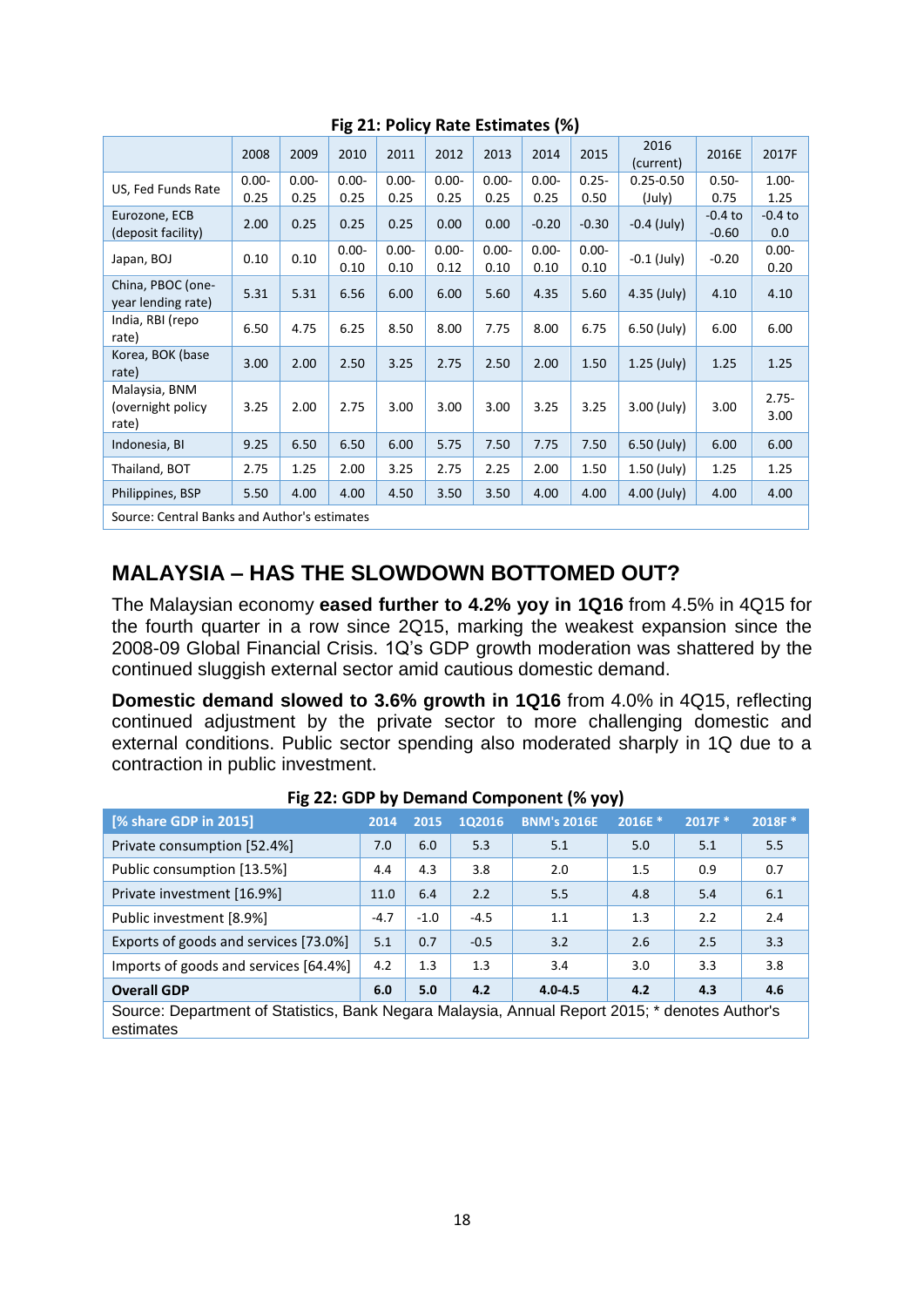**What worry us most are the strength of private consumption and private investment**, two main pillars of support for economic growth. Though consumer spending has gained traction to 5.3% in 1Q16 from 4.9% in 4Q15, its momentum still be capped by cautious sentiment amid a rise in unemployment rate to 3.5% in March from 3.2% in 4Q15. Consumers remained cautious about spending on big ticket items such as car and consumer durables. Passenger car sales rebounded marginally in June after l down for five straight months.

**Private investment growth pulled back sharply to 2.2% in 1Q16** for the **fourth consecutive quarter** (4.9% in 4Q15) as cautious business sentiments and lower commodity prices continued to dampen investments in the upstream mining sector. Nevertheless, there were continued investments in the manufacturing and services sectors. The large contraction of investment in machinery and equipment (-7.1% vs. -0.1% in 4Q15) could presage weak private investment ahead.

**Any sharp pullback in private investment growth would dent overall GDP growth as private investment now accounts for 16.9% of total GDP**. Though investors' sentiment is being dampened by a slow and weak global growth, cautious domestic demand as well as persistent domestic issues, overall investment activity will remain supported by the implementation of infrastructure projects and capital spending in the manufacturing and services sectors.

| [% share GDP in 2015]<br>2014                                                                               |      | 2015 | 1Q2016 | <b>BNM's 2016E</b> | 2016E * | 2017F * | 2018F* |  |
|-------------------------------------------------------------------------------------------------------------|------|------|--------|--------------------|---------|---------|--------|--|
| Agriculture [8.8%]                                                                                          | 2.1  | 1.0  | $-3.8$ | $-0.3$             | $-0.5$  | 1.0     | 1.5    |  |
| Mining [8.9%]                                                                                               | 3.3  | 4.7  | 0.3    | 3.5                | 1.5     | 2.0     | 3.0    |  |
| Manufacturing [23.0%]                                                                                       | 6.2  | 4.9  | 4.5    | 4.1                | 4.5     | 4.3     | 5.0    |  |
| Construction [4.4%]                                                                                         | 11.8 | 8.2  | 7.9    | 7.9                | 8.0     | 8.5     | 8.8    |  |
| Services [53.5%]                                                                                            | 6.5  | 5.1  | 5.1    | 4.4                | 4.8     | 4.8     | 5.0    |  |
| <b>Overall GDP</b>                                                                                          | 6.0  | 5.0  | 4.2    | $4.0 - 4.5$        | 4.2     | 4.3     | 4.6    |  |
| Source: Department of Statistics, Bank Negara Malaysia, Annual Report 2015; * denotes Author's<br>estimates |      |      |        |                    |         |         |        |  |

**Fig 23: GDP by Economic Sector**

**Malaysia's growth prospects are expected to remain challenging** in remaining quarters given the state of global economic outlook as well as on-going adjustment in domestic economic condition. Lead economic and financial indicators for the second quarter suggest that economic growth will likely to remain moderate before improving slightly in the second half-year. We are **keeping 2016's real GDP growth estimate of 4.2%.**

**Bank Negara Malaysia's Monetary Policy Committee** (MPC), which was held on 13 July **has decided to cut the overnight policy rate by 25 basis point to 3.00%** for the first time after keeping the rate unchanged at 3.25% since July 2014. This marks the first rate cut in seven years.

**It is a pre-emptive policy action** to mitigate the potential destabilizing risks from lingering external uncertainties on domestic growth. The central bank also further justified for a rate cut by reflecting on the risks of destabilising financial imbalances have receded.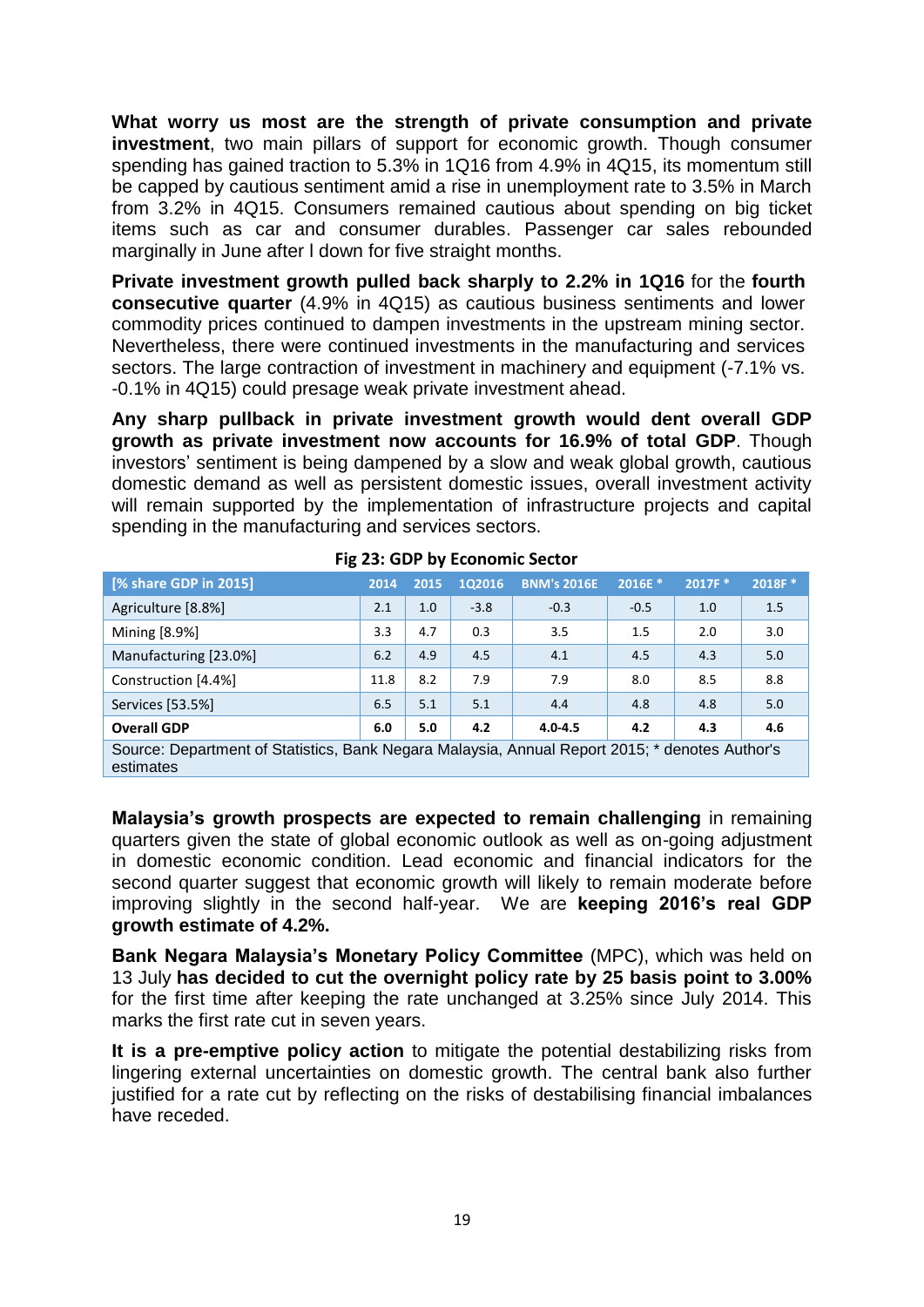**BNM's Governor**, Datuk Muhammad Ibrahim **indicated that there is no plan for a "series of rate cuts"**, but the monetary policy committee will assess available data and "keep an open mind" every time it meets.

The **MPC statement** painted somewhat **cautious views about the domestic economy**, nothing that external uncertainties could weigh on Malaysia's growth prospects. BNM reiterates that the economy remains on track to expand in 2016- 2017. **BNM's current estimates of GDP growth is 4.0-4.5% for 2016**, with stronger growth expected in 2H16.

The calibration of monetary policy is a forward looking process. It takes into account current information and forward data as well as the projected Malaysia's growth and inflation outlook. Global developments also closely monitored. Forward-guidance of the monetary stance is crucial to anchor market expectations.

With the risk is now assessed to be somewhat balanced between growth and inflation, **BNM is likely to keep the policy rate unchanged at 3.00% until yearend**.



Source: Bank Negara Malaysia and The Federal Reserve

#### **REVIEW OF KEY ECONOMIC INDICATORS**

High-frequency economic and financial indicators signal further expansion in economic activity, albeit moderately in the second quarter. **Real GDP growth is estimated to grow by 4.0-4.3% in 2Q16** compared to 4.2% in 1Q. For the full-year, real GDP is estimated at 4.2% against BNM's 4.0-4.5%. BNM expects a stronger economic growth in 2H16, supported by improving consumer spending and continued expansion of investment.

1) The **leading index**, a gauge of forward growth expectations **contracted further, albeit at a smaller magnitude of 0.7% in May (-2.7% in Apr)** for **seven consecutive months**. This indicates that the economic growth will remain positive but at a slower rate in the coming months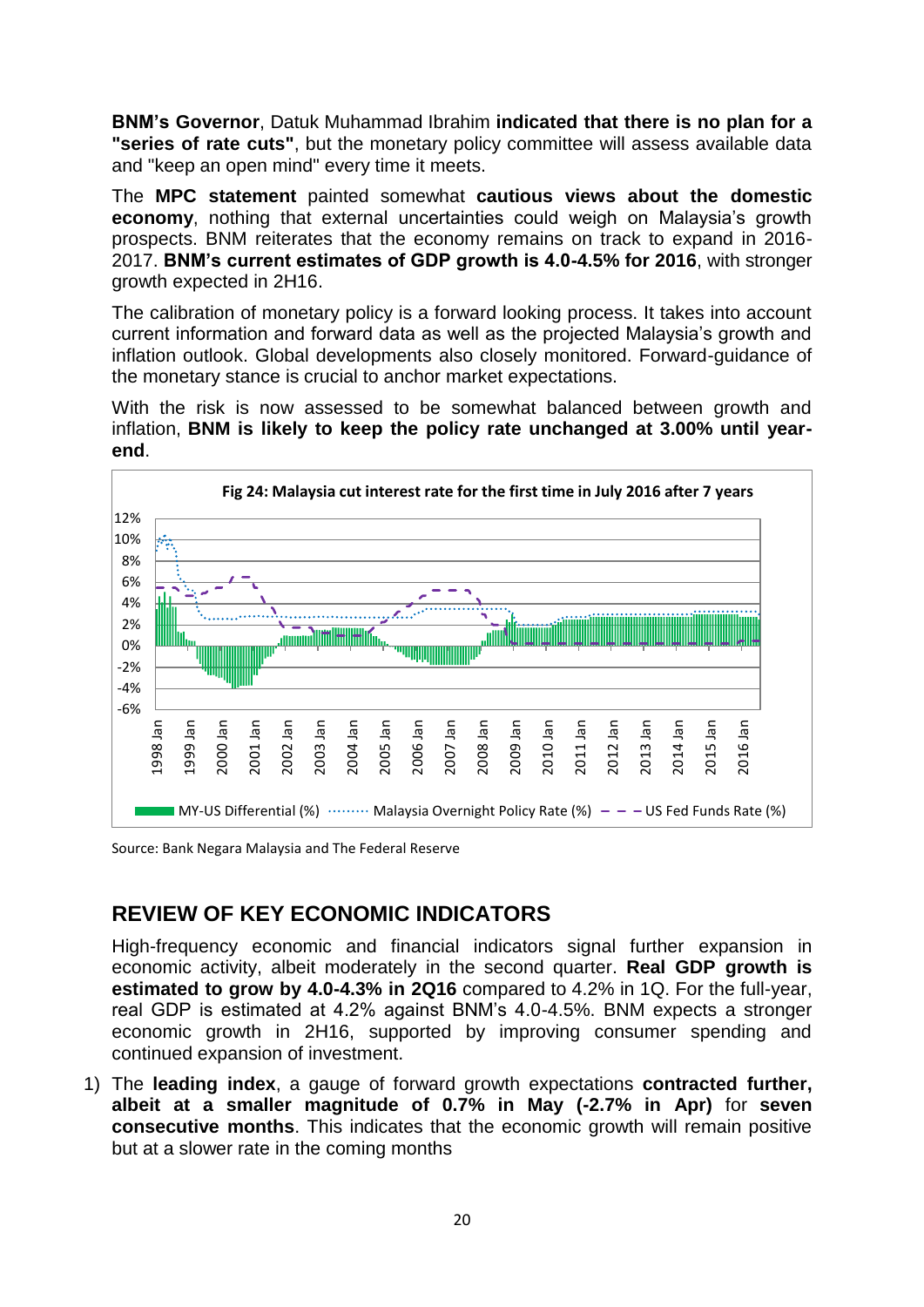

Source: Department of Statistics, Malaysia

2) **Industrial production index** (IPI), a proxy of overall economy **edged down slightly to 2.7% yoy in May** (+3.0% in Apr), supported by higher growth in manufacturing output (3.6% vs. 3.3% in Apr) and production of electricity (9.6% vs. 9.4% in Apr). The mining sector reverted to decline by 1.1% from +0.6% in April.

Key sectors of manufacturing production that expanded were electrical products and electronics (8.3% in May vs. 7.9% in April), petroleum and chemicals (5.1% vs. 4.8%), non-metallic mineral products (5.8% vs. 4.1%), textiles and apparel (5.9% vs. 5.5%), and wood products (5.3% vs. 3.5%). Meanwhile sectors that contracted were food and beverage (-5.2% vs. -7.1%), and transport equipment (-11.7% vs. -7.5%).

With overall industrial production and manufacturing output had 'a moderate pace" in Apr-May to the second quarter, **real GDP growth is estimated at 4.0-4.3% in 2Q16** (4.2% in 1Q). We expect the RM1.0bn special Aidilfitri assistance to 1.6 million civil servants, the third stage of the 1Malaysia People's Aid (BR1M) payment as well as festive spending ahead of Hari Raya Aidilfitri celebration in July to help lifting private consumption somewhat.



Source: Department of Statistics, Malaysia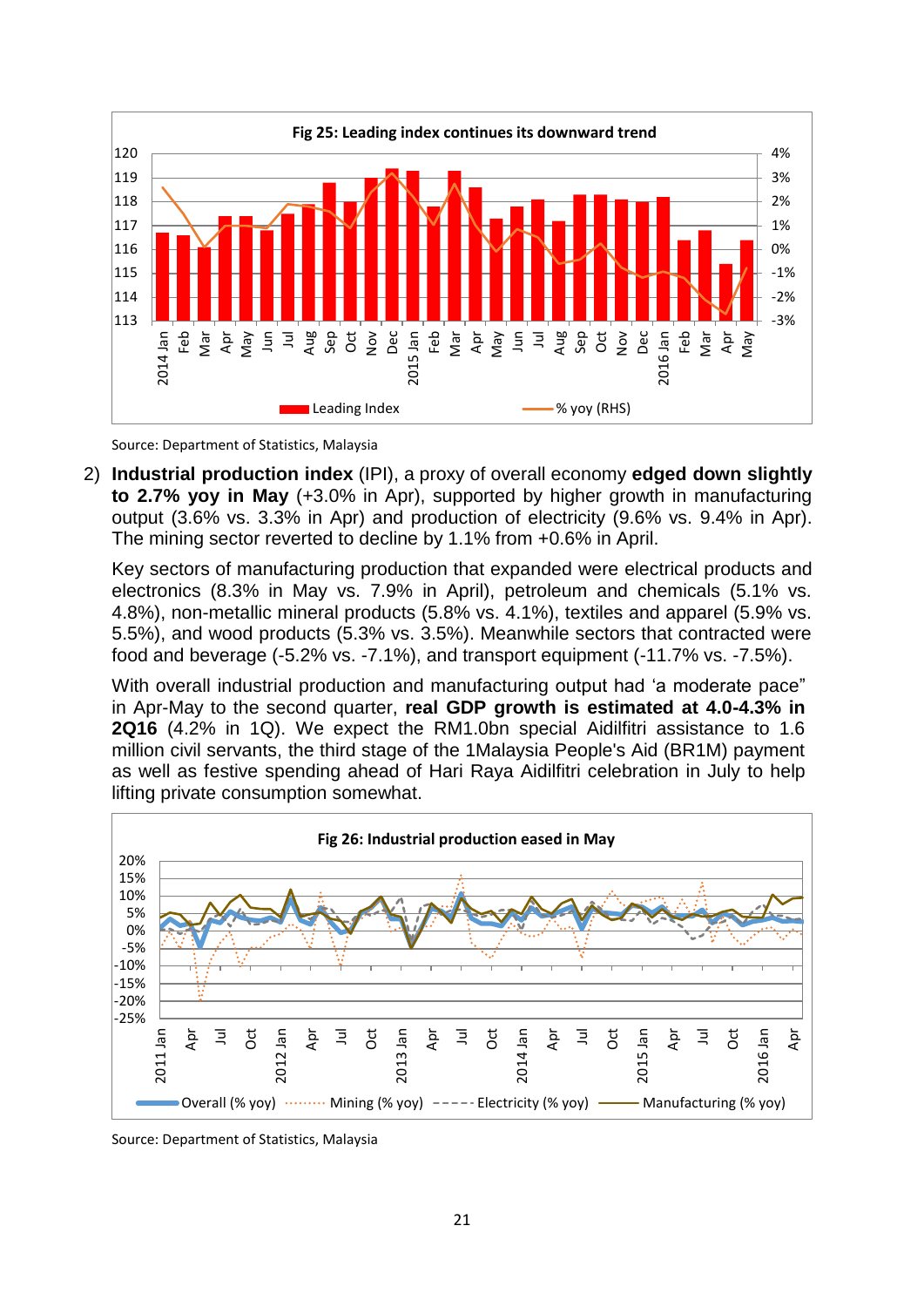3) The **external sector weakened in May** as trade surplus shrank by more than half to RM3.3 billion in May from a surplus of RM9.1 billion in April. **Exports unexpectedly declined 0.9% yoy in May** (+1.6% in April), due to sharper decline in the nonelectrical and electronic segments (-3.1% yoy in May vs. +1.3% in Apr).

The drop in exports value were in LNG (-29.3%; share 3.1%), palm oil (-5%; share 6.3%), and petroleum products (-13.8%; share 7.0%). However, positive export growth were in machinery and appliances (+ 7.3%; share 5.4%), electrical and electronics (+3.2%; share 36.3%), chemicals (+11.8%; share 7.9%), optical and scientific equipment (+19.6%; share 3.7%), manufacture of metal (+7%; share 4.5%), and processed food (+15.3%; share 2.7%).

On a positive note, **imports rebounded to +3.1% in May after two months of decline** (-2.3% in Apr and -5.5% in Mar). This is a good sign indicating that domestic demand remains intact. Capital goods imports rose higher by 17.2% (share 16.4%) and consumption imports also expanded, albeit slower at 13.6% (share 10.8%). Imports of intermediate goods, a forward looking indicator of exports, fell at marginal rate of 0.2% (share 55.8%).

The **prospects for export should remain unassertive** given the anticipated moderate global growth in major advanced economies and China.



Source: Department of Statistics, Malaysia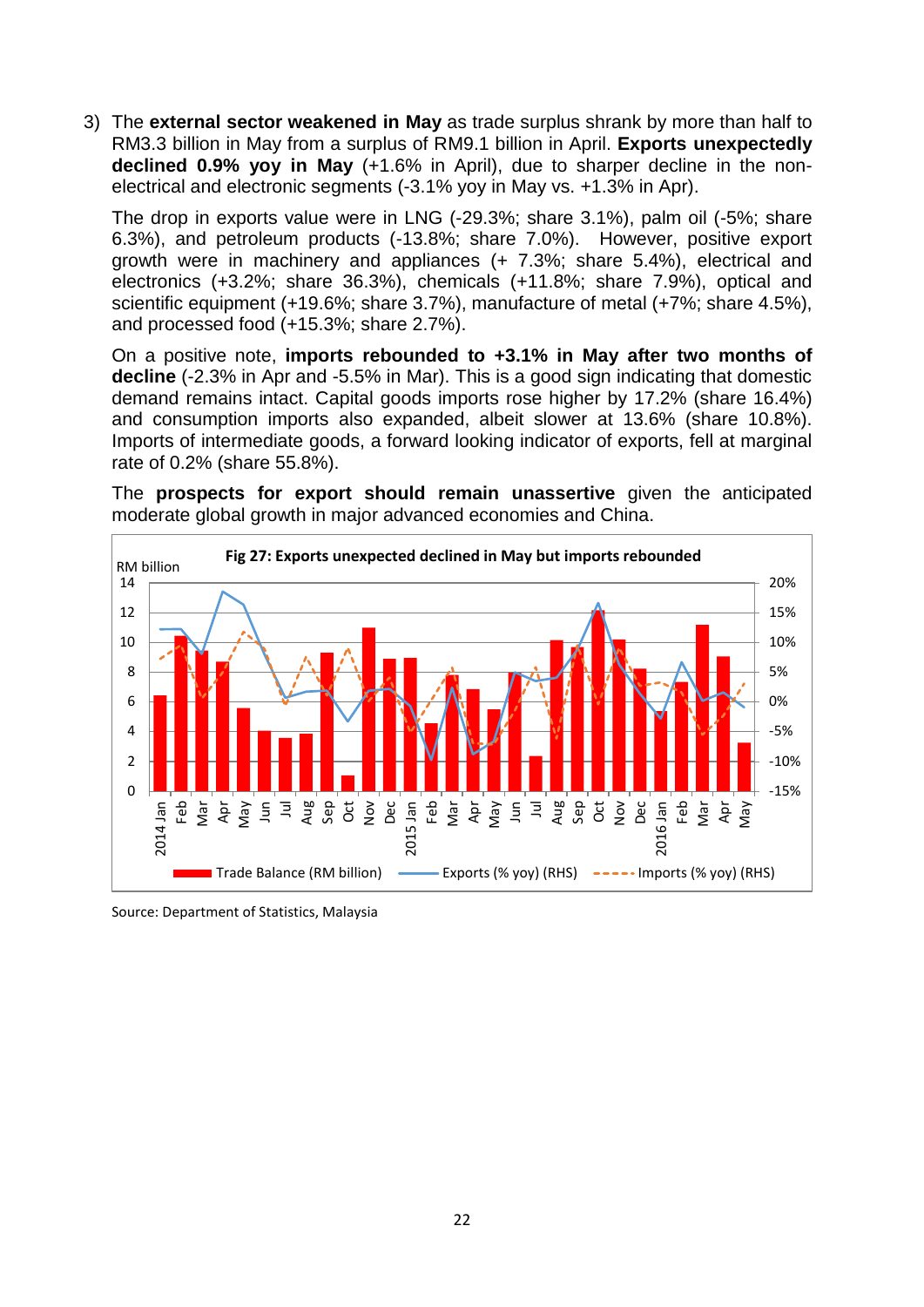

Source: Department of Statistics, Malaysia

4) **Manufacturing sales increased by 2.0% yoy to RM51.8 billion in May** (-1.2% in Apr) after suffering declines for five consecutive months since Dec 2015. As at end-May, total employment in the sector declined 0.3% yoy to 1,024,759 persons, representing 13 successive months of decline since May 2015. The long streak of negative employment growth indicates that the sector is still weak. Total salaries and wages paid rose by 4.1% yoy in May.



Source: Department of Statistics, Malaysia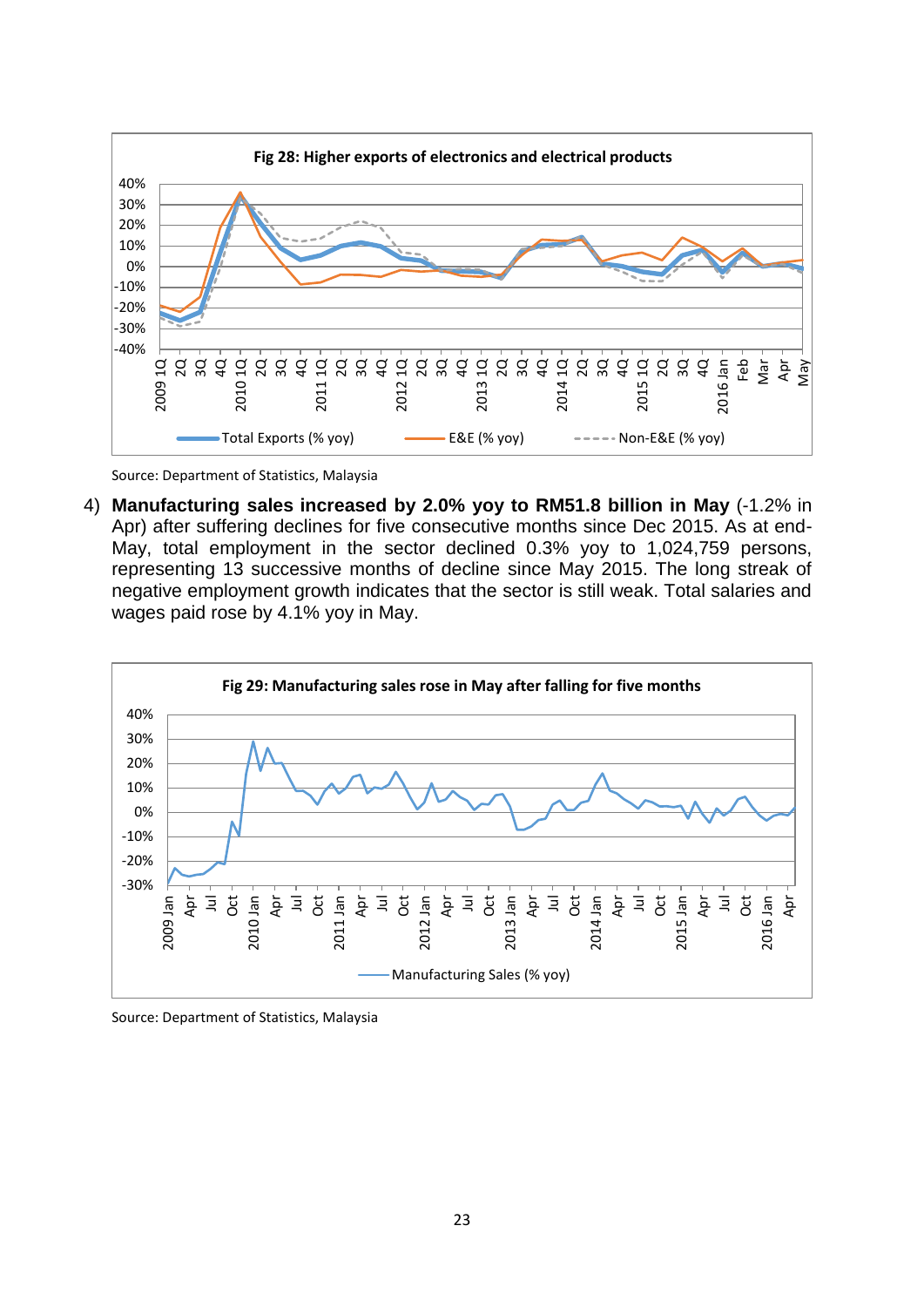

Source: Department of Statistics, Malaysia

5) **Private consumption indicators** present somewhat **mixed consumer spending patterns**. Though MIER's consumer sentiment index up 9.1 points to 72.9 in 1Q16, it is still below threshold level of confidence. Flat current finances, concerns about job outlook and income as well as less clout in consumer spending plans contributed to guarded sentiments.

**Passenger car sales turned around to rise by 0.6% yoy in June** (- 15.6% yoy in May) after falling for five months in a row. In 1H16, car sales contracted by 14.7% to 244,357 units while production also declined sharply by 20.2% to 241,009 units. This is despite aided by a favourable base effect when car sales plunged 22.1% yoy in April and -8.0% in May 2015, the month Goods and Services tax (GST) was implemented.

It remains to be seen whether the automotive sector is recovering on a firm ground given still cautious consumers' sentiments, more stringent hire -purchase loans approval and high car prices for selected car marques.



Source: Department of Statistics, Malaysia and Bank Negara Malaysia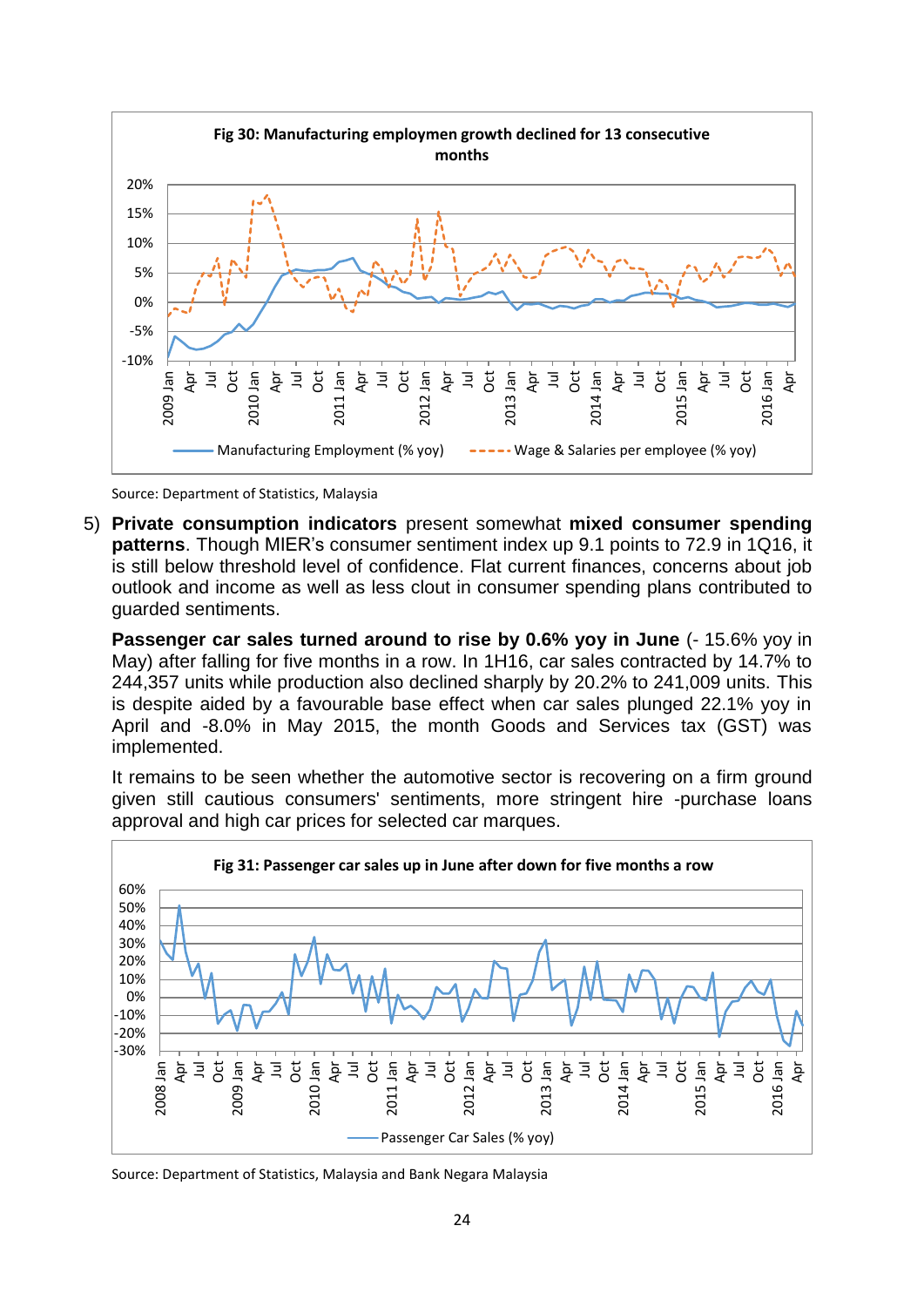6) **Loans extended by the banking system** for **consumption purposes** such as purchase of durables and personal use remained moderate. **Imports of consumption goods** also eased to 13.6% yoy in May (15.3% in Apr) from 24.6% in 1Q. The uneven equity prices, a barometer of wealth effect are expected to have a knock-on impact on consumer sentiment and spending behavior. The relapsing of ringgit weakness in recent months after enjoying a good rally in 1Q16, may dampen consumer spending. **Private consumption growth is anticipated to slow** from +7.1% growth in 2011-15 to around 5.0% in 2016.



Source: Department of Statistics, Malaysia and Bank Negara Malaysia

7) **Private investment indicators**, including sales of commercial vehicles, imports of capital and intermediate goods continue to remain weak, though the rates of declines have narrowed. Private investment growth pulled back sharply to 2.2% in 1Q16 for the fourth consecutive quarter (4.9% in 4Q15), the slowest pace since 3Q11 as cautious business sentiments and lower commodity prices continued to dampen investments in the upstream mining sector.



Source: Department of Statistics, Malaysia and Bank Negara Malaysia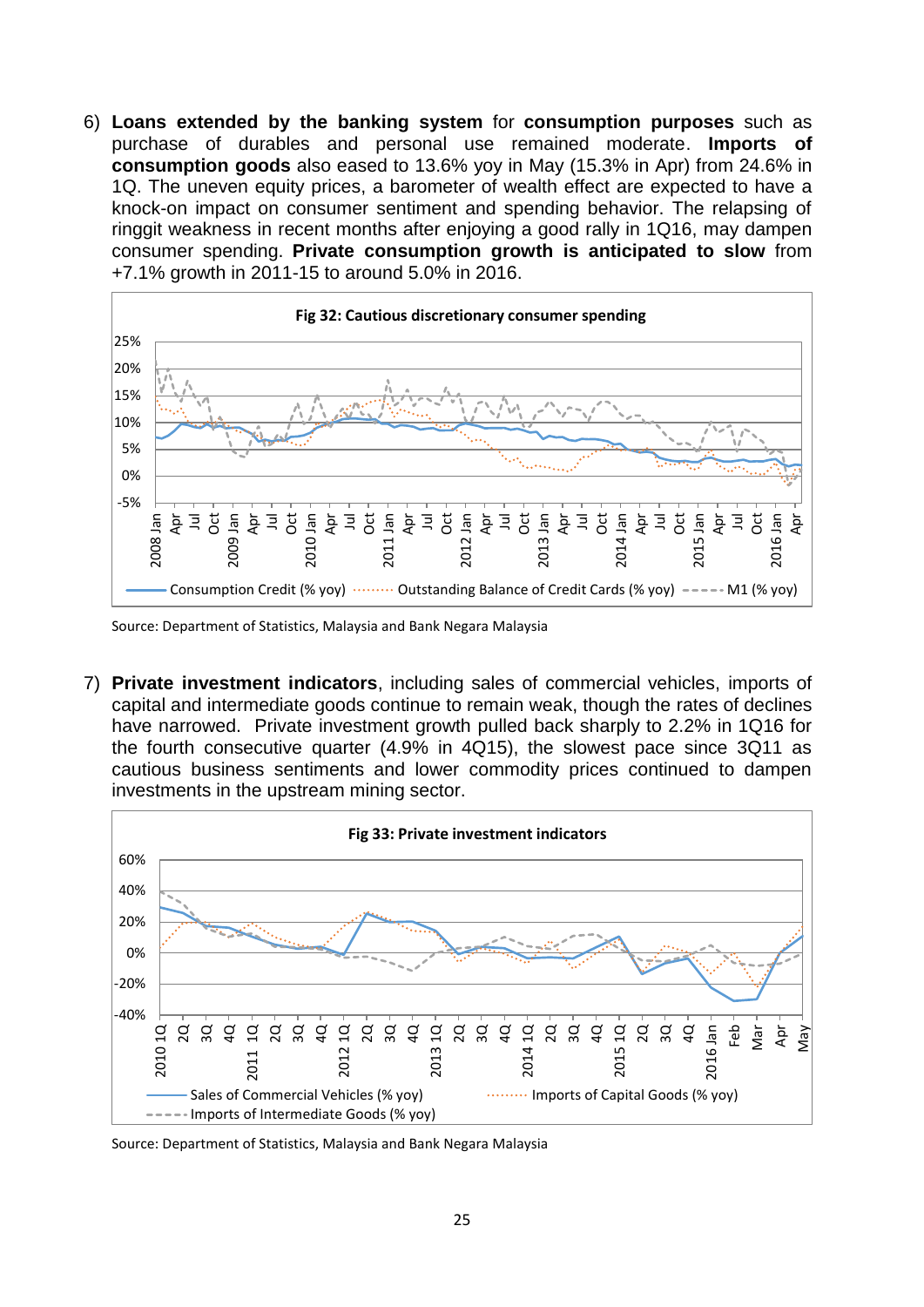8) **Headline inflation eased further to 1.6% yoy in June** (2.0% in May) for four consecutive months since March this year, marking the slowest pace in more than a year. Food prices edged slightly higher (+4.2% vs. +4.1% in May) while prices eased in alcoholic beverages and tobacco (+21.9% vs. 22.1%), restaurants and hotels (+2.2% vs. 2.5%). The price index of transport declined by a larger magnitude of 8.5% in June (-5.6%), reflecting lower petrol prices, followed by communication (- 2.2%) and clothing & footwear (-0.6%).



Source: Department of Statistics, Malaysia and Bank Negara Malaysia



Source: Department of Statistics, Malaysia and Bank Negara Malaysia

9) **Loan indicators improved in May**, with increases in loan applications (+8.9% vs. -6.0% in Apr), loan approvals (+2.2% vs. -17.2% in Apr) and loan disbursement (+6.9% vs. -1.8% in Apr). **Business loans** growth remained stable at 6.2% in May with a larger volume of loans disbursed to manufacturing; transport, storage and communication and wholesale and retail trade, and restaurants and hotels. The level of loan applications and loan approvals for businesses also increased. **Households' loan growth eased** to 6.2% in May from April's 6.3%, reflecting continued moderation across most purposes.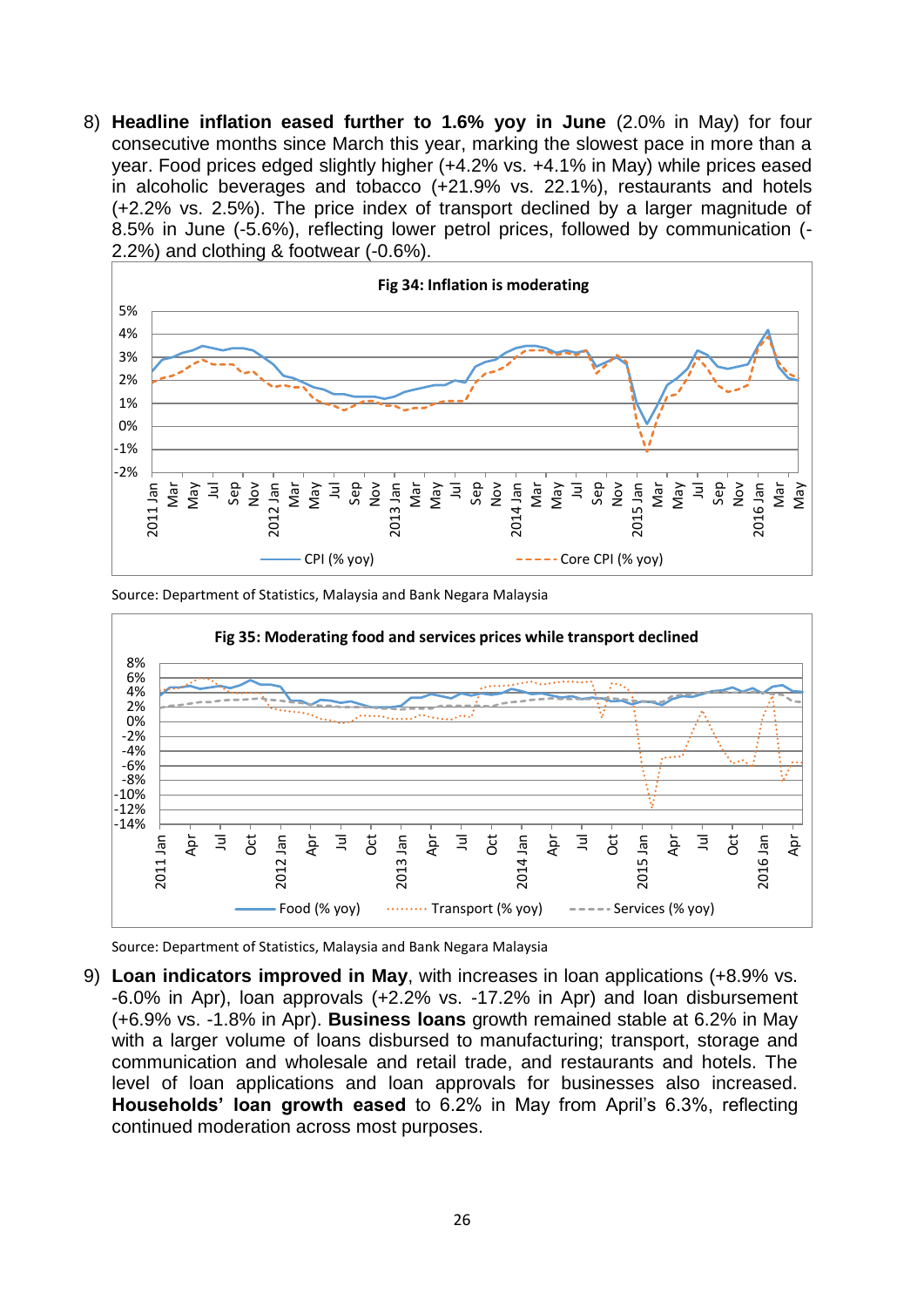

Source: Bank Negara Malaysia

10) **Bank Negara Malaysia's holdings of foreign exchange** stood at **US\$97.3 billion as of 15 July 2016**, an increase of US\$2.0 billion from US\$95.3 billion as at end-Dec 2015. The level of reserves is sufficient to finance 8.2 months of retained imports and were 1.2 times the short-term external debt.

**Foreigners were net sellers of Malaysian equities** amounting to **RM1.8 billion in June** (-RM4.3 billion in May) amid a wider pull-out of global liquidity from Asian markets, including Malaysia, attributed to changes in country and stock weightings in the MSCI indices, which became effective June 1. The renewed weakness in ringgit amid the possibility of the Fed lifting US interest rates in June as well as uncertainty ahead of the Brexit on 23 June also induced capital flows volatility.



Source: Bank Negara Malaysia

It is deja vu for the ringgit as investors' sentiment towards emerging markets turned sour. With foreign capital flows likely to remain volatile, this will certainly pile pressure on the ringgit, which has already weakened past the critical RM4 per US dollar level for the first time in more than a month. Lingering issues surrounding the 1MDB and the volatile oil prices also weighed on the ringgit.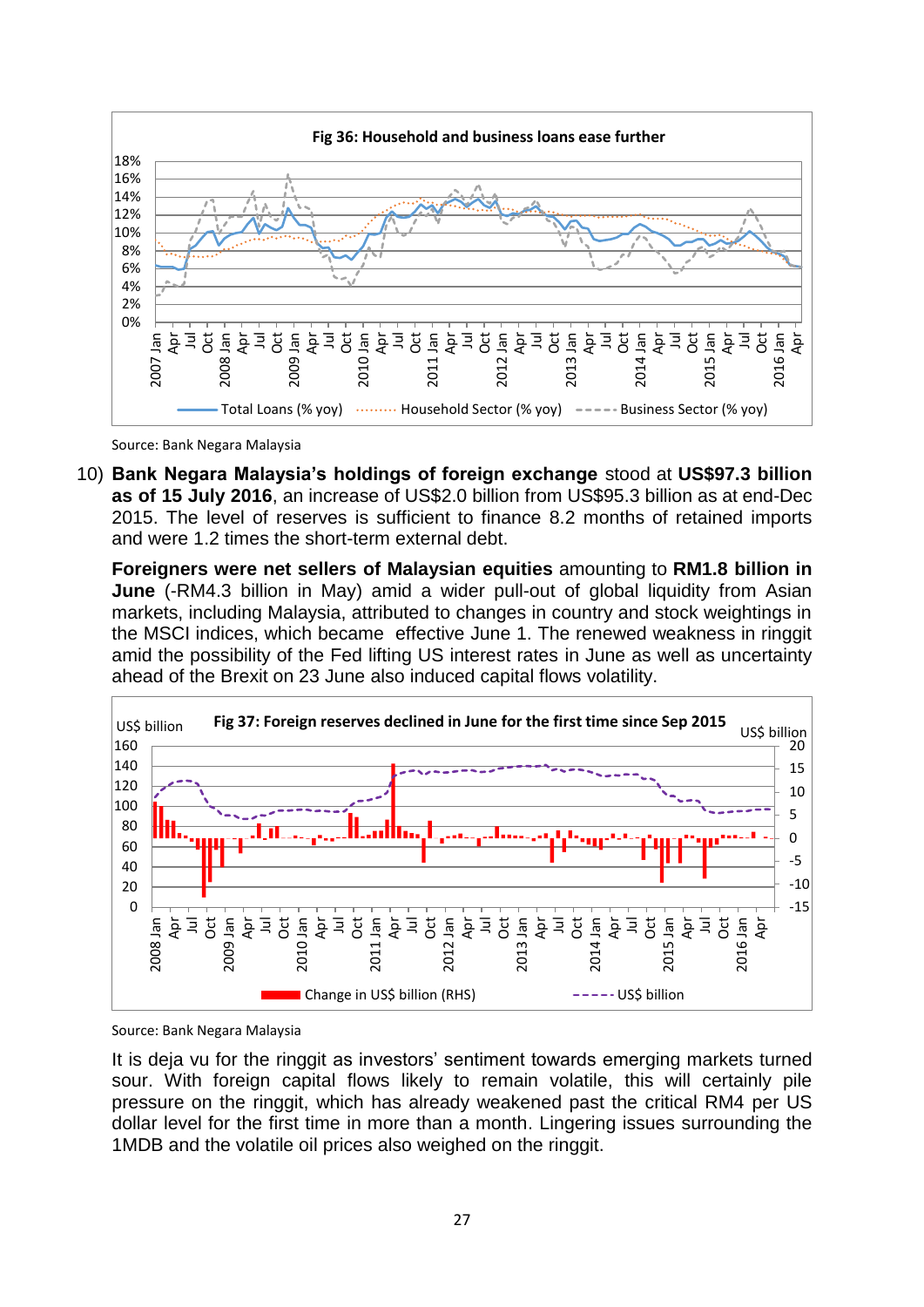In Apr-June, the ringgit depreciated against the currencies of Malaysia's major trade partners. The ringgit, along with most regional currencies depreciated against the US dollar due to expectations of a possibility of the Fed lifting US interest rates. Adding to exchange rate volatility is the cloud of uncertainty relating to Brexit. In 2Q16, the ringgit down by 3.2% against the US dollar (+10.1% in 1Q16). YTD, the ringgit gained 5.5% against the US dollar to RM4.0710 as of 22 July 2016 from RM4.2935 at end-Dec 2015.

Faced with growing forex volatility and not so encouraging global macro scenario, investors are now leaning towards selling emerging-market currencies, which include the ringgit, and buying safe-haven currencies such as the US dollar. Domestic drivers for the ringgit are economic growth prospect, inflation trajectory, BNM's monetary stance and the direction of the oil price. The ringgit is expected to end the year at RM4.00-4.10 per US dollar (End-2015: RM4.29353).



Source: Bank Negara Malaysia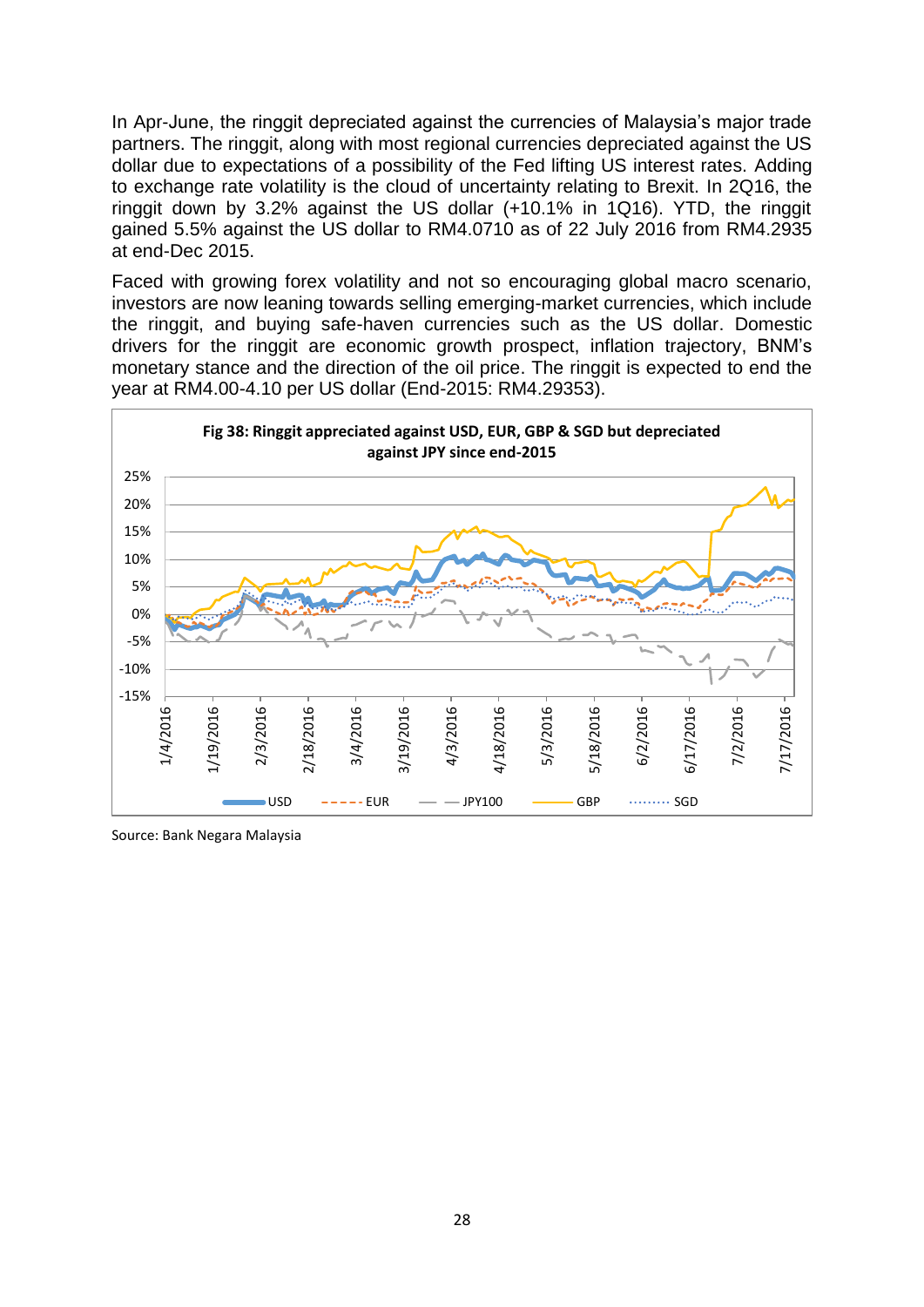

Source: Bank Negara Malaysia

Prepared by SERC 22 July 2016